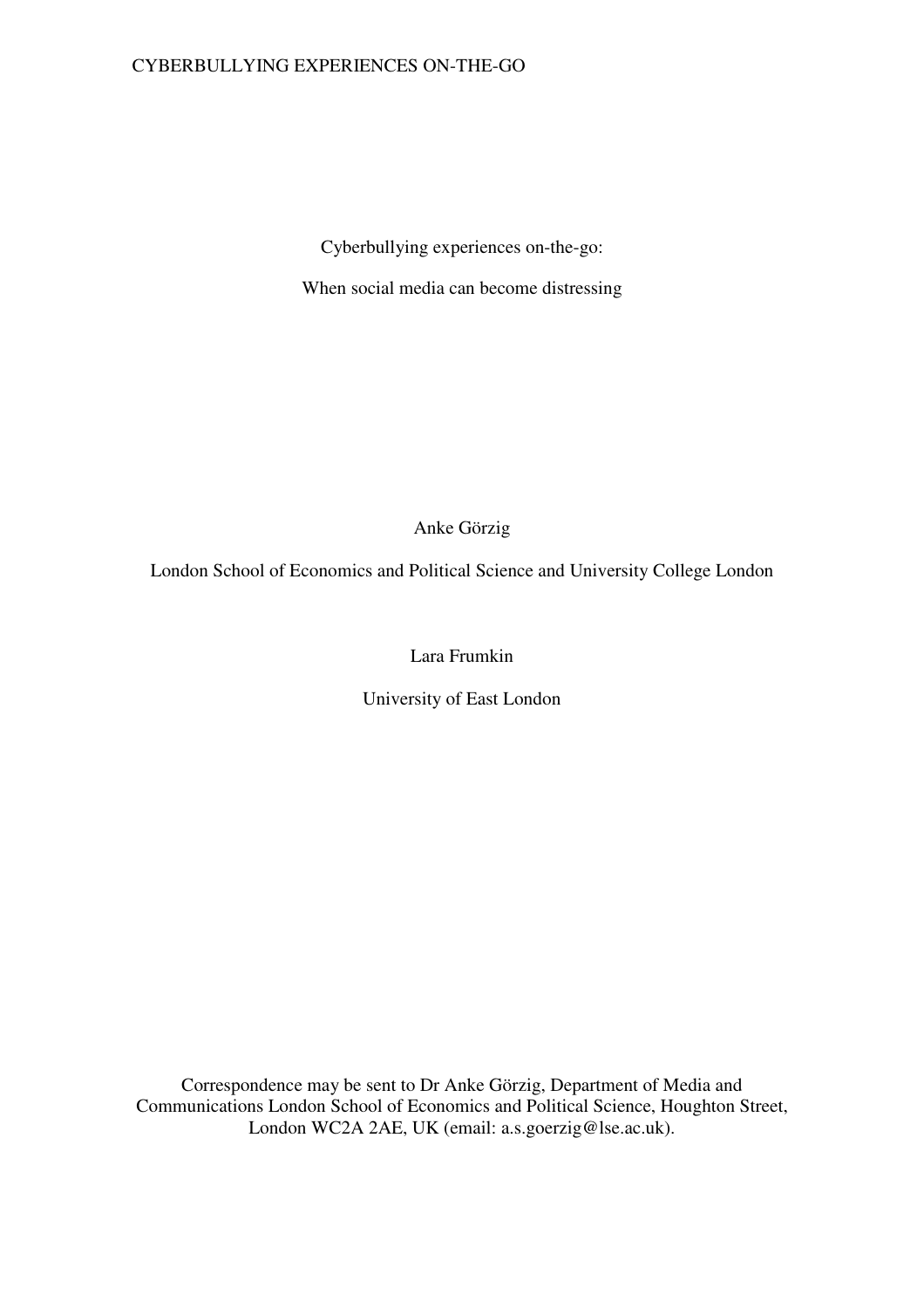# **Cyberbullying experiences on-the-go: When social media can become distressing**

The current study examines the differences between those who have been cyberbullied online and on mobile devices (on-the-go) and those who have been cyberbullied online but not on mobile devices. Additionally, country differences in cyberbullying on-the-go are explored. Analyses were carried out employing a random stratified sample of 25,142 children aged 9-16 from 25 European countries. A multilevel stepwise logistic regression with cyberbullying mode (online and mobile phone vs. online only) as the dependent variable showed that among online bully victims being cyberbullied on-the-go was less likely in Bulgaria and Denmark and more likely in Sweden when compared to the odds across all countries. Moreover, being cyberbullied on-the-go was associated with being older, female and using the internet on-the-go (step 1), higher sensation seeking, psychological difficulties and being more upset by the experience (step 2) as well as a higher likelihood of being bullied via social networking sites (SNS) and instant messages (IM) but not the range of cyberbullying types experienced (step 3). In this last step of the analysis being upset by the experience as well as psychological difficulties ceased to be related to the mode of cyberbullying suggesting that cyberbullying experiences on SNS and IM are potential mechanisms by which cyberbullying on-the-go is experienced as more distressing.

Keywords: cyberbullying, bullying, adolescence, aggression, social networking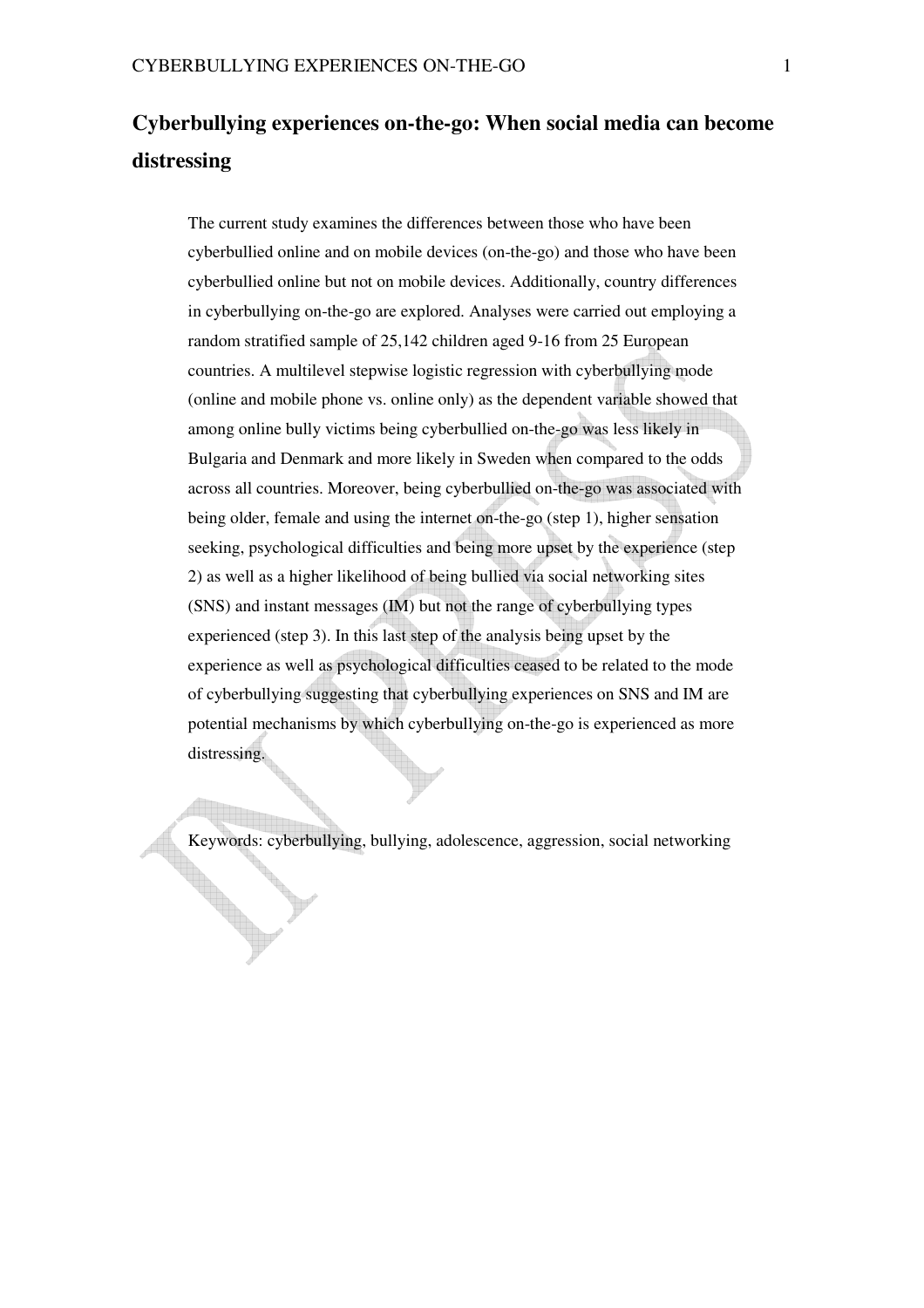## **Introduction**

Adolescent bullying is a significant social concern for the majority of countries worldwide (e.g., Due, Holstein, Lynch, Diderichsen, Gabhain, Scheidt, & Currie, 2005; Kowalski, Limber & Agatston, 2008; Nansel, Overpeck, Haynie, Ruan & Scheidt, 2003). Results of bullying are compounded due to the increasing use of the internet and mobile phones (Perren, Dooley, Shaw & Cross, 2010; Smith et al., 2008). This yields what is often referred to as cyberbullying. Despite the lack of consent in the definition of cyberbullying (cf. Slonje, Smith & Frisen, in press) most researchers employ definitions similar to the one of traditional or face-to-face bullying, which is as an act of aggression that is intentional, repetitive, and towards an individual of lower power (cf. Olweus, 1993), but they extend it to electronic forms of contact (Perren at al., 2010; Smith et al., 2008). Cyberbullying can take various forms such as sending unwanted, derogatory, or threatening comments, spreading rumours, sending pictures or videos that are offensive or embarrassing by text, email, chat, or posting on websites including social networking sites (SNS) (e.g. Ybarra & Mitchell, 2004a).

Recently, possibilities of online bullying via mobile phones are on the rise. In the UK, for example, the Office for National Statistics [ONS] (2011), has reported a rapid increase of adolescents going online by mobile technology. More than 70% of 16- 24 year-olds accessed the Internet via a mobile phone in 2011, up from 44% the previous year. In the US the proportion of 8 to 18 year olds who own a mobile phone has increased from 39% to 66% between 2004 -2009 (Rideout, Foehr & Roberts, 2010).Yet it is not known what this increase of internet use on mobile devices might mean in terms of cyberbullying experiences.

The current study set out to investigate the differences between those adolescents who have been cyberbullied online and by mobile phone (on-the-go) from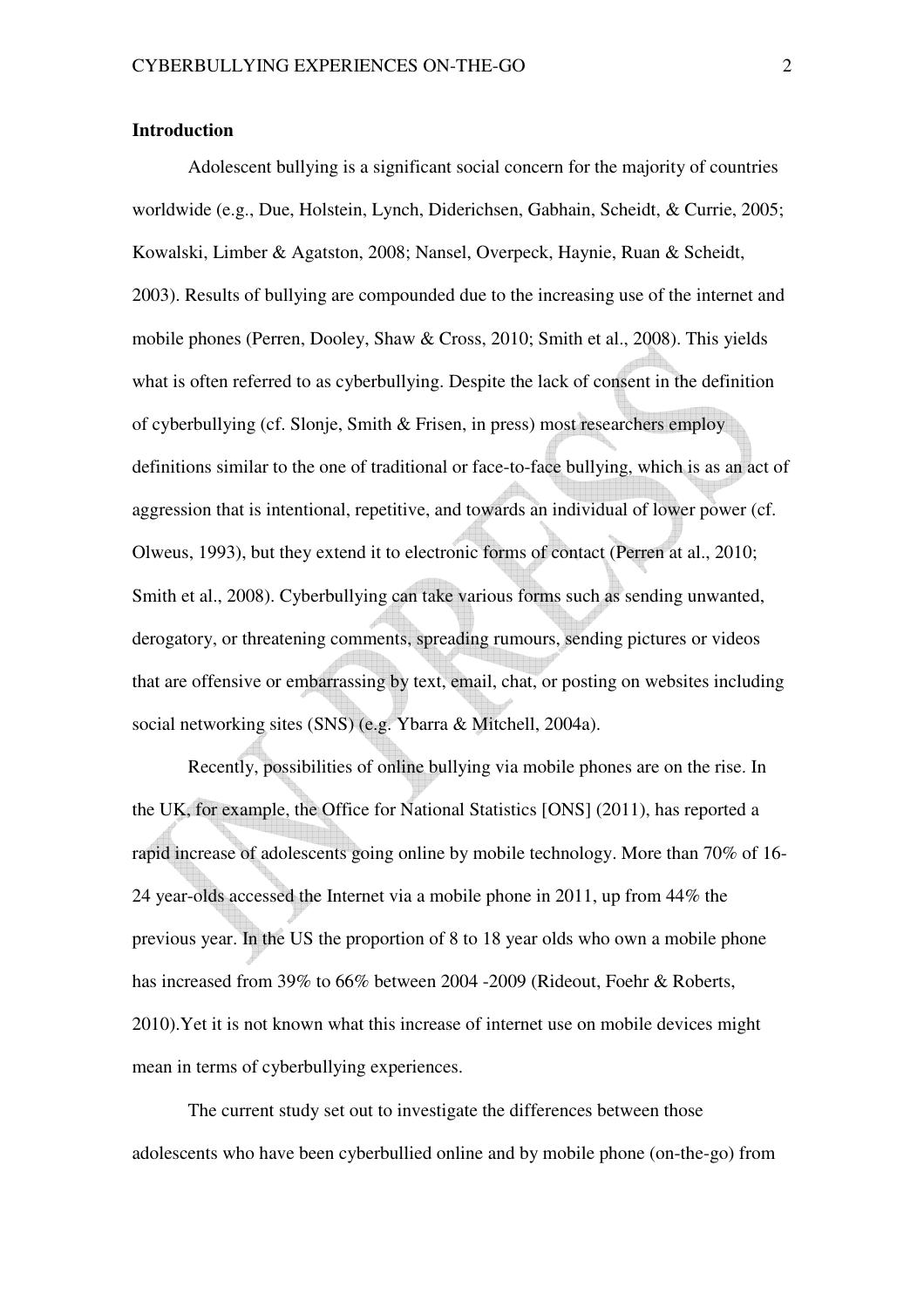those who have been cyberbullied online but not by mobile phone using contemporary data across 25 European countries. In addition, country differences due to differential uptake of mobile phone use are explored.

#### **Background**

Definitions and measurement of cyberbullying is not consistent across studies. Hence it is not surprising that reported incidences of cyberbullying vary from study to study. A meta-analysis found that across studies, youths report experiencing anywhere from 6.5% to 72% of cyberbullying (Tokunaga, 2010). Europe-wide, about 18% of internet using children experienced bullying or harassment online (ranging from 10% to 52%) (Hasebrink, Livingstone, Haddon & Ólafsson, 2009).

Traditional forms of bullying may lead to a range of problems, for example internalizing disorders (Hawker & Boulton, 2000), externalizing disorders (Nansel et al., 2003), social difficulties (Forero, McLellan, Rissel & Bauman, 1999), physical health problems (Kumpulainen, Räsänen & Henttonen, 1998) and suicide ideation (Kim, Koh & Leventhal, 2005). Cyberbullying in some cases has shown to exacerbate these consequences. For example, cyberbullying has accounted for higher depression rates and other negative mental health symptoms and evoked stronger negative feelings over and above traditional bullying victimisation (Gradinger, Strohmeier & Spiel, 2009; Juvonen & Gross, 2008; Perren et al., 2010; Spears, Slee, Owens & Johnson, 2009).

## **Cyberbullying via mobile phones**

Some of the mechanisms through which bullying victimisation occurs are inherent to cyberbullying only. In the following we will outline some particular features of cyberbullying which we argue might be enhanced when cyberbullying is taking place via mobile devices.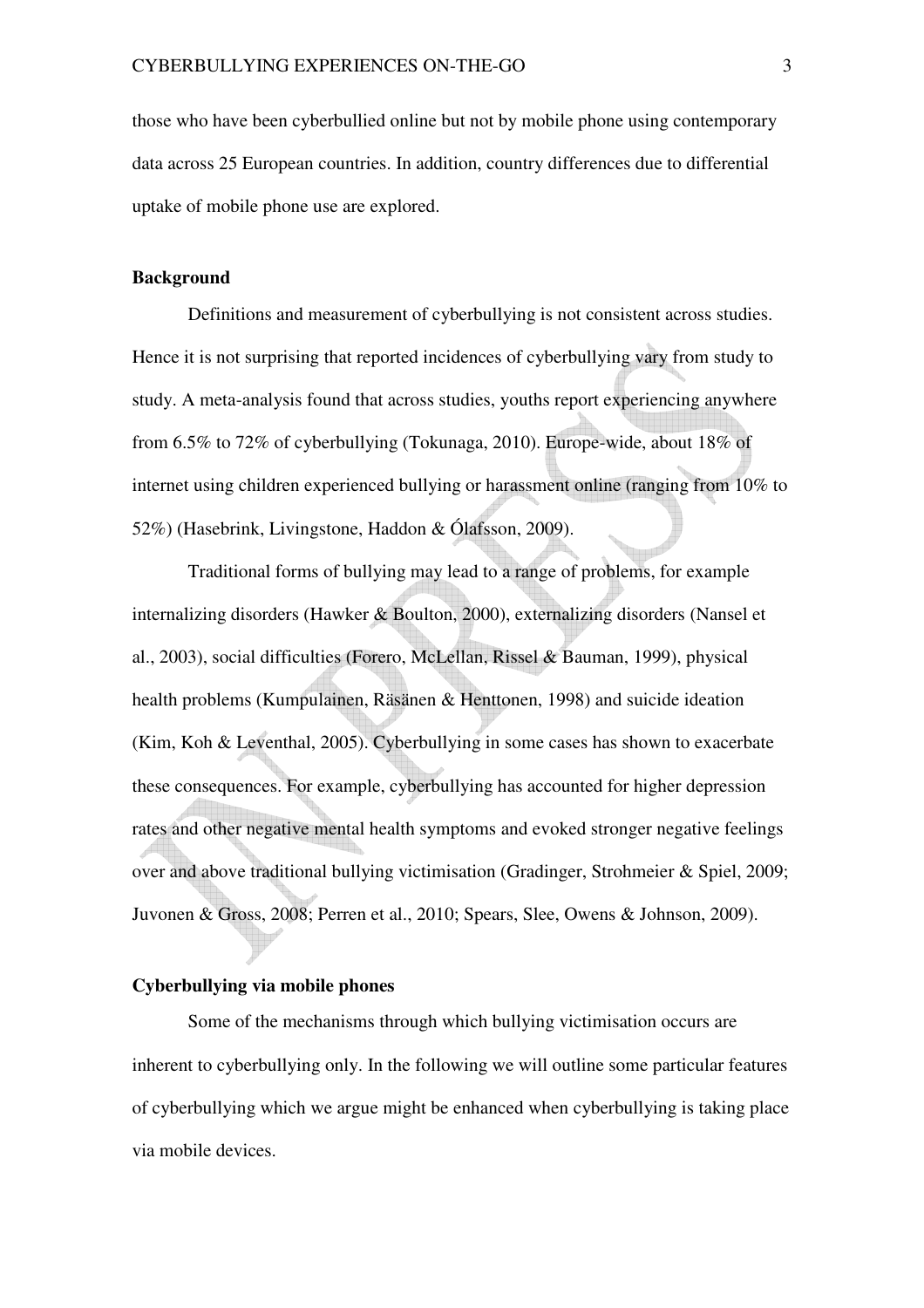#### *Mobile internet usage*

The more time adolescents spend online the more likely they are to be cyberbullied (Berson, Berson, & Ferron, 2007; Blair, 2003). In the present context 'going online' is defined as accessing the internet, be it through a web browser or any application that facilitates web based interaction. This can happen from a computer as well as a mobile device. Similarly, cyberbullying via mobile phones should be more likely for those who use the mobile phone to go online.

It has been hypothesised that higher incidences of cyberbullying associated with an increase in age might be related to onset of dating (Ortega, Elipe, Mora-Merchan, Calmaestra & Vega, 2009). In addition, cyberbullies are expected to be older, as younger children do not yet use as much technology for communication (cf. Livingstone, Haddon, Görzig & Ólafsson, 2011a). However, others posit a curvilinear relationship between cyberbullying and age with a peak around mid-adolescence  $(7<sup>th</sup>/8<sup>th</sup>)$ grade) (cf. Tokunaga, 2010). Furthermore, adolescents' access to both internet and mobile phone is expected to rise (Lee, 2005). The relationship between age and cyberbullying via mobile devices has not yet been investigated directly. A study by Ortega et al. (2009) showed victim rates in cyberbullying via mobile phones to be higher for older students while this was not the case for cyberbullying via the internet; however, this study does not consider cyberbullying via the internet through mobile devices. In addition, it has been shown that communication modes widely used via mobile devices such as instant and text messaging are increasingly used for cyberbullying as children get older (Kowalski & Limber, 2007). Given the above it is expected that during adolescence cyberbullying via mobile as opposed to other devices will increase with age.

Girls show higher or equal rates of cyberbullying than boys when compared to traditional bullying (more boys) (e.g., Görzig, 2011; Görzig & Ólafsson, 2012; Slonje &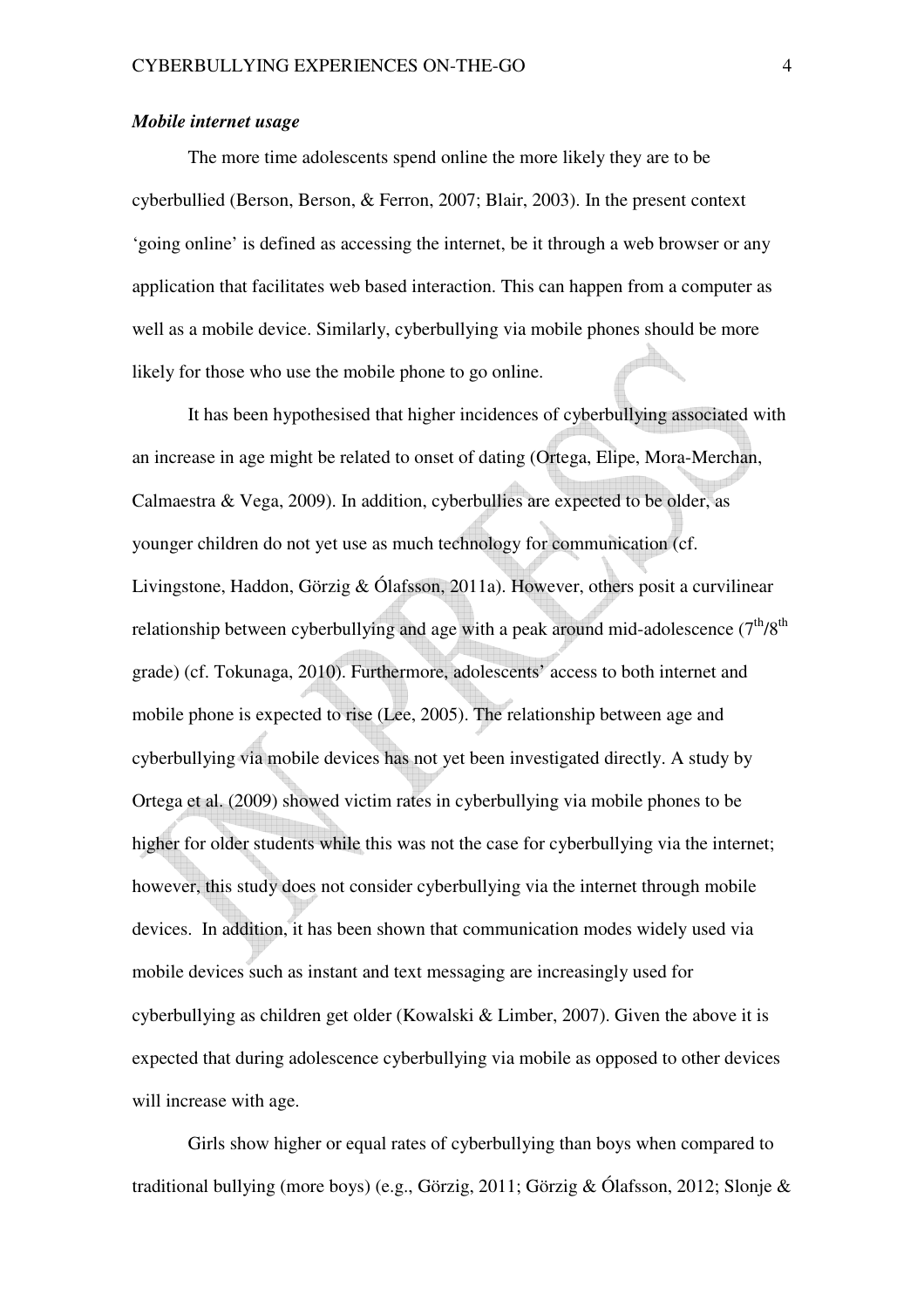Smith, 2008; Williams & Guerra, 2007; Ybarra & Mitchell, 2004b). It has been argued that this is the case because electronic bullying is constrained to relational aggression (e.g., social exclusion and gossip; Raskauskaus & Stoltz, 2007) which has been observed in females more so than males (Coyne, Archer, & Eslea, 2006). In line with this argument girls might be more likely to be cyberbullied due to the fact that they place more importance on social contacts and friendships developed through ICT than boys (Thelwall, 2008). In addition, the relational aggression observed in cyberbullying frequently occurs via SNS (Mesch, 2009) and this is more common among girls (Görzig & Ólafsson, 2012; Smith, 2011). With SNS being readily available on mobile devices it might be expected that girls' experience of cyberbullying victimisation will increase via mobile devices. In fact, it was shown that girls were 2.6 times as likely to be victims of cyberbullying via mobile phones but only 1.5 times as likely to be victims of cyberbullying via the internet when compared to boys (adapted from descriptive data reported in Ortega et al., 2009). Hence, it is likely that cyberbullying via mobile as opposed to other devices occurs more often for girls than for boys.

## *Psychological factors*

Psychological factors related to cyberbullying experiences are twofold. Firstly, cyberbullying experiences are bound to be greater among those who have a tendency to seek out new and potentially more risky experiences, i.e. sensation seekers (Stephenson, Hoyle, Palmgreen, & Slater, 2003). Sensation seeking is associated with a lack of inhibition, as well as an attitude of risk-taking (Zuckerman, 1979). Consequently, sensation seeking is linked to more risk, online and offline (Dowell, Burgess, & Cavanaugh, 2009; Slater, Henry, Swaim, & Cardador, 2004; Wolak, Finkelhor & Mitchell, 2008). In addition, the motivational inclination of sensation seekers is associated with puberty-specific, maturational changes such as romantic motivation and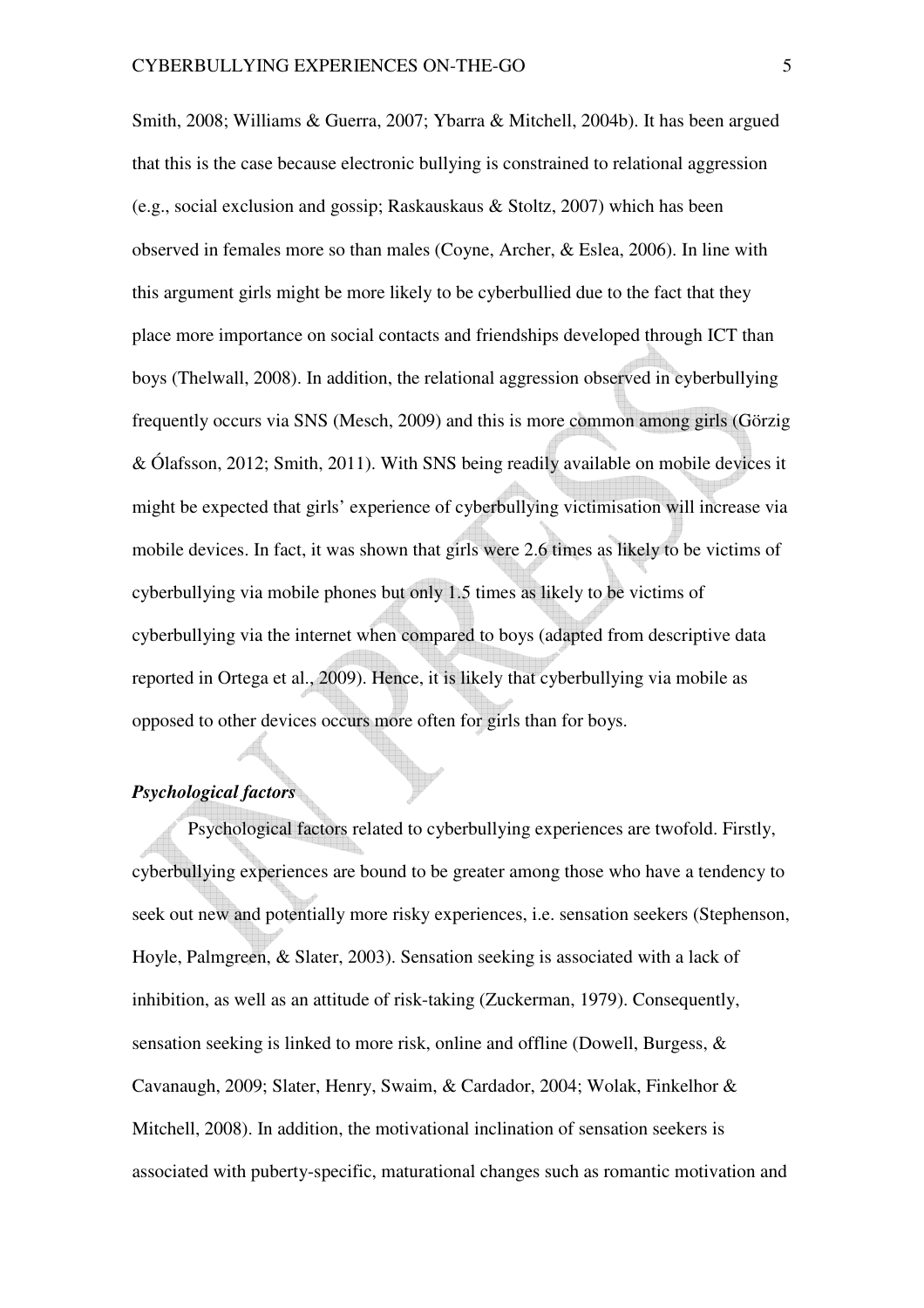emotional intensity (Steinberg et al., 2008). As mobile devices offer an additional outlet and opportunity for new and, in particular, relational experiences it is anticipated that those higher in sensation seeking will be more likely to experience cyberbullying on mobile as opposed to other devices.

Secondly, the types of bullying taking place online and on mobile devices such as verbal and psychological bullying may have more negative long term effects for mental health outcomes than traditional (e.g., face-to-face and physical) forms of bullying (Reid, Monsen, & Rivers, 2004). Explanations for the stronger or additional negative psychological consequences of cyberbullying compared to traditional bullying range from challenges that the anonymity of the perpetrator poses on individuals (Dooley, Cross, Hearn & Treyvaud, 2009), to the wide reach of cyberbullying strategies such as posts on SNS profiles (Cross et al., 2009), and the 24-hour presence of the potential humiliation (e.g., Willard, 2007).

The immediate, constant presence of the online world and SNS in particular are even more enhanced when additionally accessed via a mobile device. This phenomenon has been well captured by statements of the Kaiser Family Foundation report (p. 2, Rideout et al., 2010) :"Try waking a teenager in the morning, and the odds are good that you'll find a cell phone tucked under their pillow—the last thing they touch before falling asleep and the first thing they reach for upon waking." as well as by statistics provided by *Online Schools*: "48% of 18-34 year olds check Facebook when they wake up, with 28% doing so before even getting out of bed." (Digital buzz blog, 2011). It stands to reason that the psychological consequences of cyberbullying are accelerated if taking place via a mobile device and even more so when accessing SNS on-the-go. Indeed, in the UK SNS are accessed more often via mobile phone than a PC (GSMA Mobile Media Metrics, 2010). Furthermore, children are visiting SNS more often on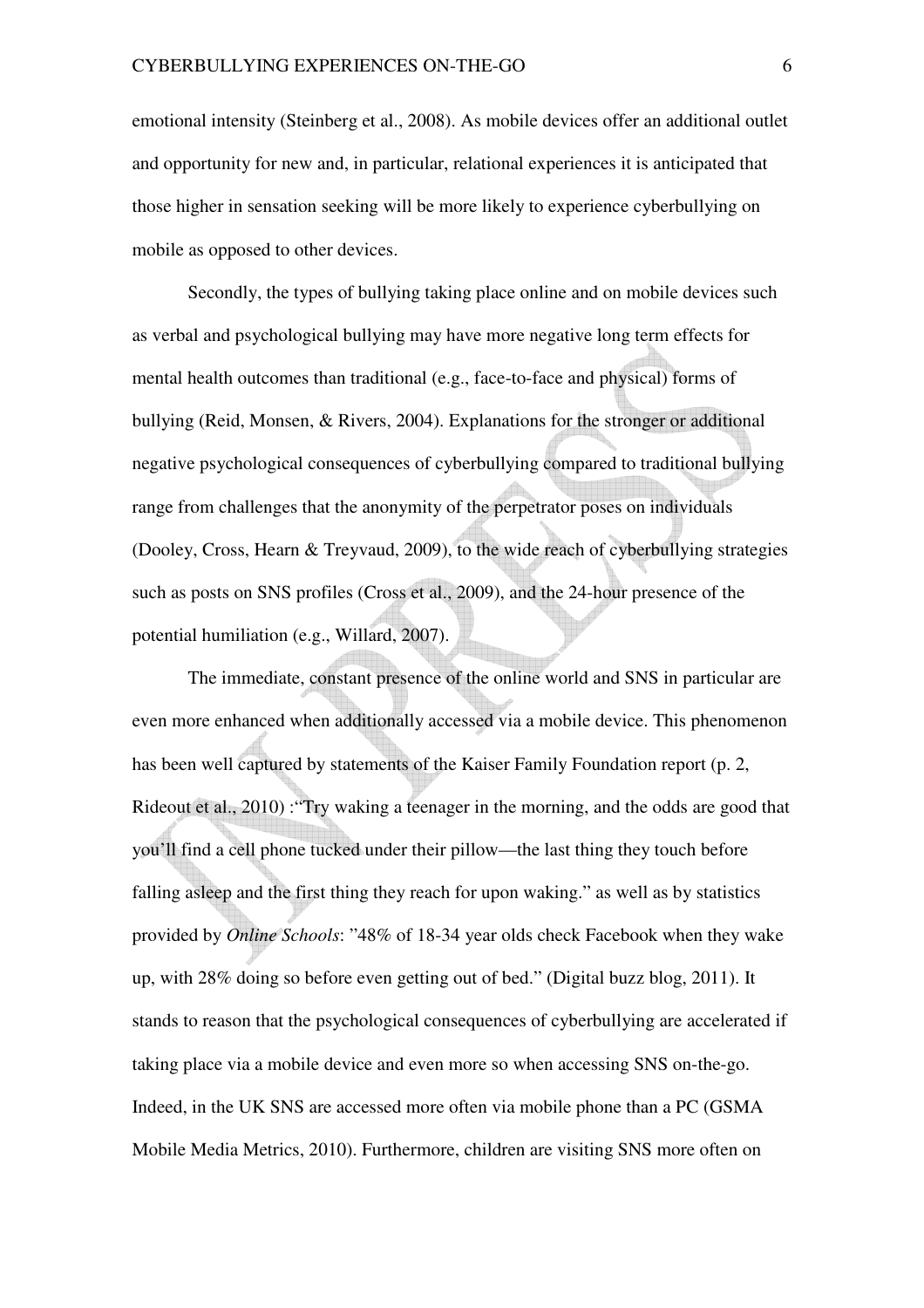their mobiles, driven by the increase in smart phone ownership. Half of 12-15 year olds with a smartphone visit them weekly compared with 33% in 2010 (Ofcom, 2011). Due to the near constant nature of *checking in* via mobile technology, it is predicted that those cyberbullied via mobile as opposed to other devices will be more likely to experience psychological difficulties and be more upset by the experience, i.e. will experience higher intensities of harm from being cyberbullied.

## *Cyberbullying experiences*

In terms of the modes of cyberbullying used when on mobile devices, a study by Kowalski & Limber (2007) showed that victims of on-the-go bullying are most frequently reached via IM. Others have found that cyberbullying occurs mainly via text (National Children's Home, 2002; Smith, et al., 2008). In line with this, when comparing seven types of media, Smith et al. (2008) found that cyberbullying incidences were most common via phone calls, text messages and IM. Considering that SNS are increasingly widely used via mobile devices (Smith et al., 2008) and most recent phones are delivered with IM applications pre-installed, creating new platforms for *always on* technologies (GfK, 2012), it is expected that cyberbullying via IM and SNS will be associated with bullying via mobile phones to a greater extent than exclusively via other more stationary internet platforms.

In addition, modern smartphone technologies, combining cameras and internet access with instant availability, yield themselves to some specific types of cyberbullying where pictures and videos of embarrassing, derogatory or a sexual nature can be instantly and anonymously uploaded and distributed. Some forms of cyberbullying such as *happy slapping,* a form of bullying where victims are filmed via mobile phones (Mann, 2009; Smith et al., 2008), are associated with mobile phone use rather than other online platforms. Hence, it is likely that those cyberbullied via mobile

di il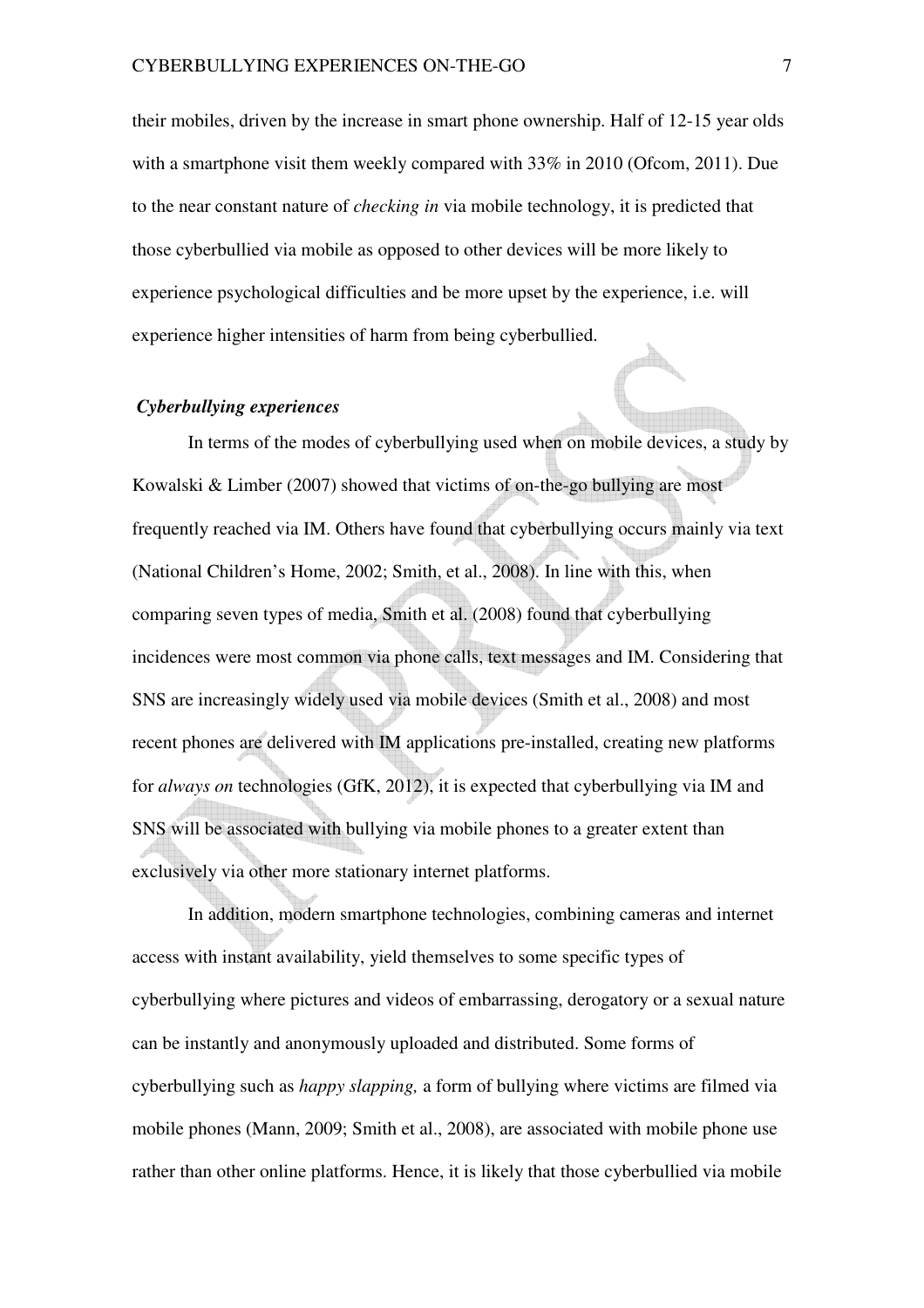devices will experience a wider range of cyberbullying types than those exclusively bullied elsewhere.

#### *Cross-national variation*

Since cyberbullying is an exchange between two or more individuals it appears likely that incidences are higher the more cybertechnology is used in an individuals' environment. It seems plausible that youths in countries where access and use of the internet via mobile phone technology is high will be at greater risk of engaging in as well as being a victim of cyberbullying on-the-go. To our knowledge there is neither evidence nor explanations demonstrating the existence of cross-national variation in cyberbullying on-the-go. The current study will assess between country differences in cyberbullying on-the-go and explore the relation to adolescents' average use of the internet on-the-go per country.

## **Hypotheses and research questions**

Given the above we argue that cyberbullying via mobile phones will be related to variables associated with a) mobile internet usage, b) psychological factors, c) the bullying experience and lastly d) mobile internet usage in a particular country. We posit the following four hypotheses.

H1: Mobile internet usage - cyberbullying via mobile phones as opposed to other technological devices will be more likely to take place for older children, girls and those who use the internet on-the-go.

H2: Psychological factors – those cyberbullied via mobile devices as opposed to online elsewhere will be more likely to be higher in sensation seeking, psychological difficulties and experience higher intensities of harm from cyberbullying.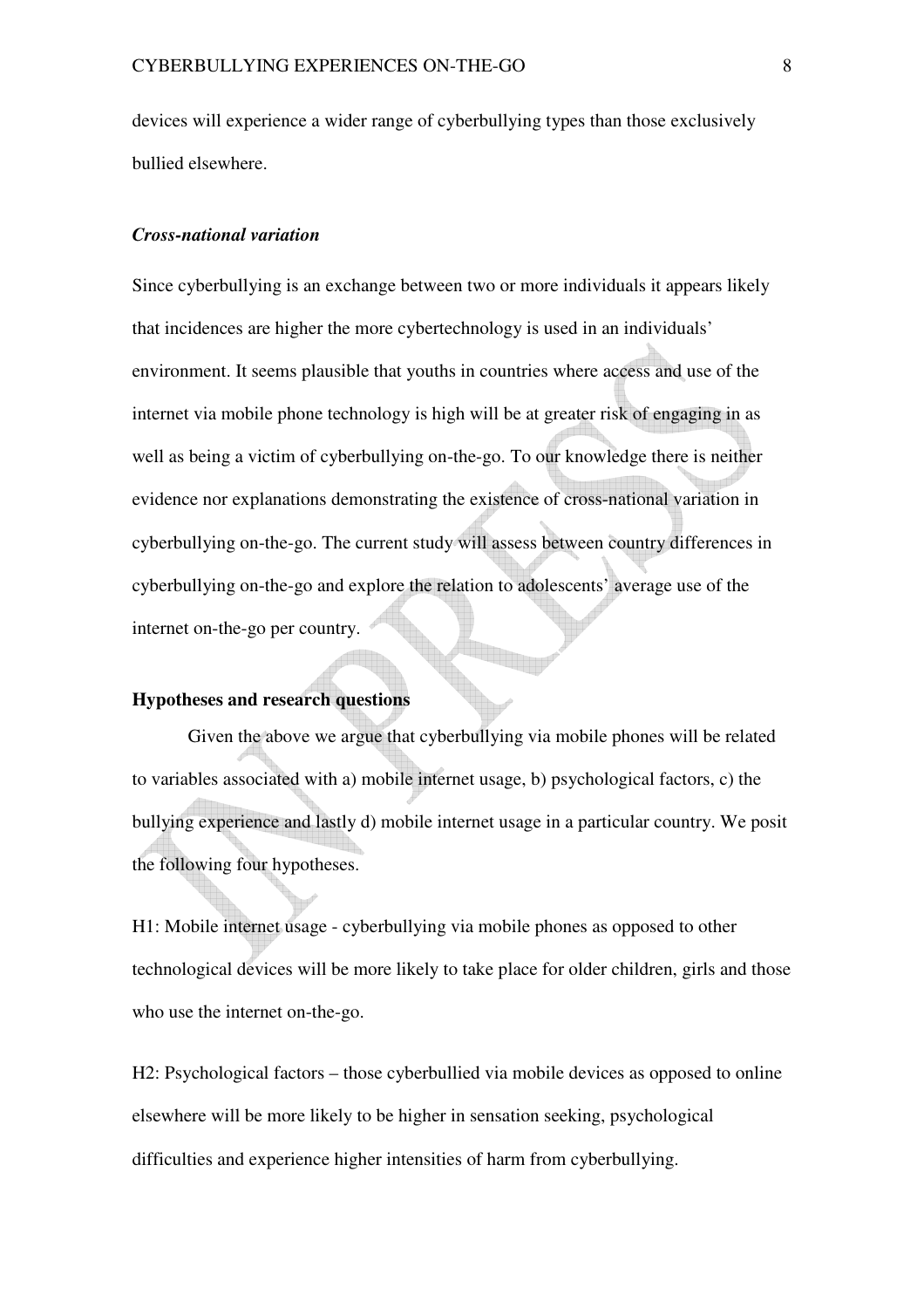H3: Bullying experiences - cyberbullying via mobile as opposed to other technological devices will be more likely to occur on SNS and IM as well as be associated with a wider range of types of online bullying.

H4: Country factors – incidences of cyberbullying via mobile phones will be higher in countries for which the use of the internet on-the-go is higher.

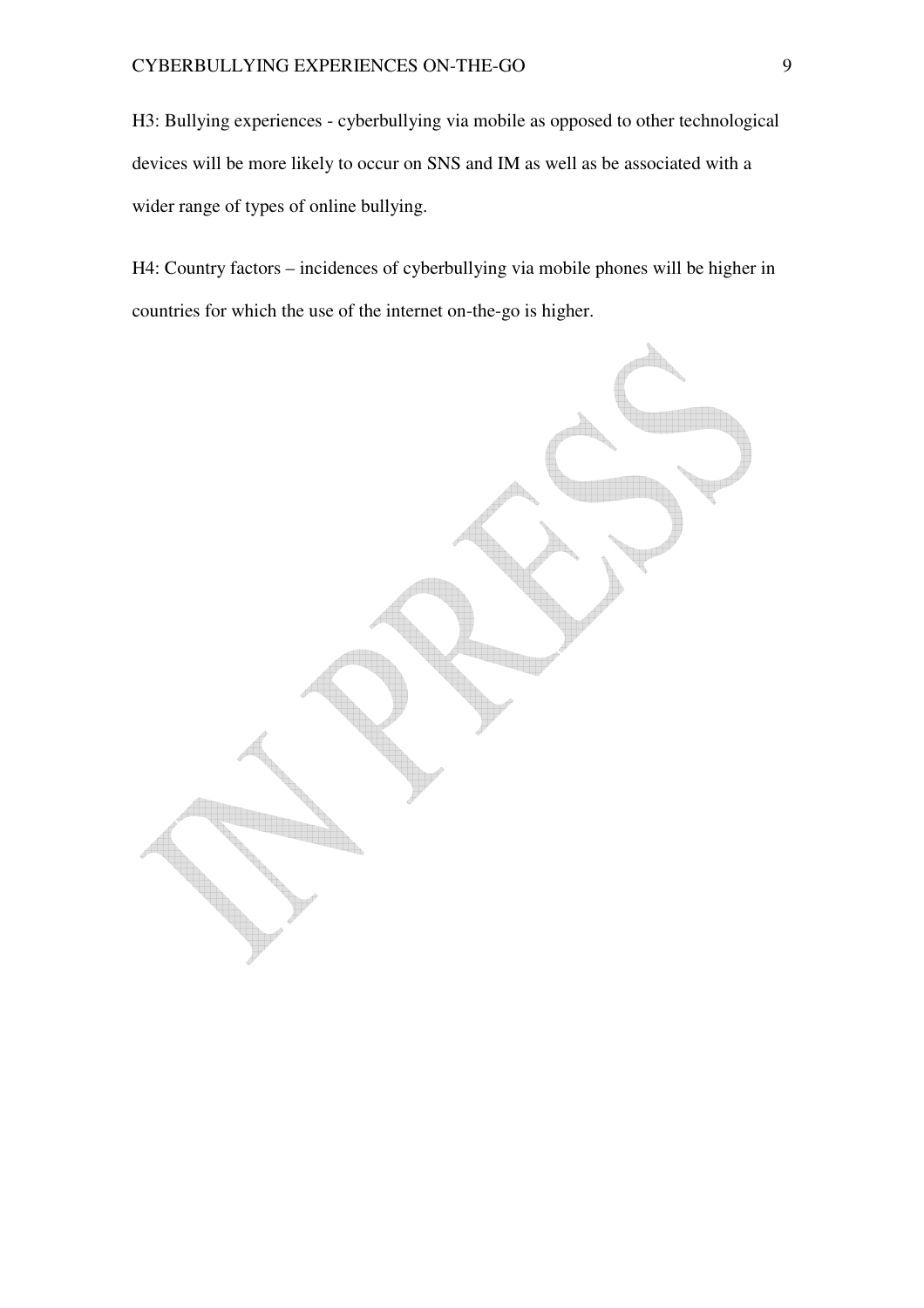## **Method**

A random stratified sample of approximately 1000 internet-using children aged 9-16 years was interviewed in each of 25 European countries (Austria, Belgium, Bulgaria, Cyprus, the Czech Republic, Denmark, Estonia, Finland, France, Germany, Greece, Hungary, Ireland, Italy, Lithuania, the Netherlands, Norway, Poland, Portugal, Romania, Slovenia, Spain, Sweden, Turkey and the UK). The total sample size for children was 25,142 (12,501 girls).

The questionnaire, translated and back-translated from English into 24 languages, underwent cognitive testing and pilot testing to aid completion by children. Interviews took place during spring and summer 2010 in children's homes, conducted face-to-face but with private questionnaire completion for sensitive questions (for further details see also Görzig, 2012; Livingstone, Haddon, Görzig & Ólafsson, 2011a; Livingstone, Haddon, Görzig & Ólafsson, 2011b).

The analyses reported in the following were conducted on a subsample of 1,300 children (768 girls) who had indicated to have been bullied online either by mobile phone or elsewhere on the internet and given valid answers<sup>1</sup> to all other variables included in the analyses.

## *Dependent Measure*

*Cyberbullying on-the-go* - respondents were given the following introductory text: "Sometimes children or teenagers say or do hurtful or nasty things to someone and this can often be quite a few times on different days over a period of time, for example. This can include: teasing someone in a way this person does not like, hitting, kicking or pushing someone around, leaving someone out of things." followed up by the question "Has someone acted in this kind of hurtful or nasty way to you in the PAST 12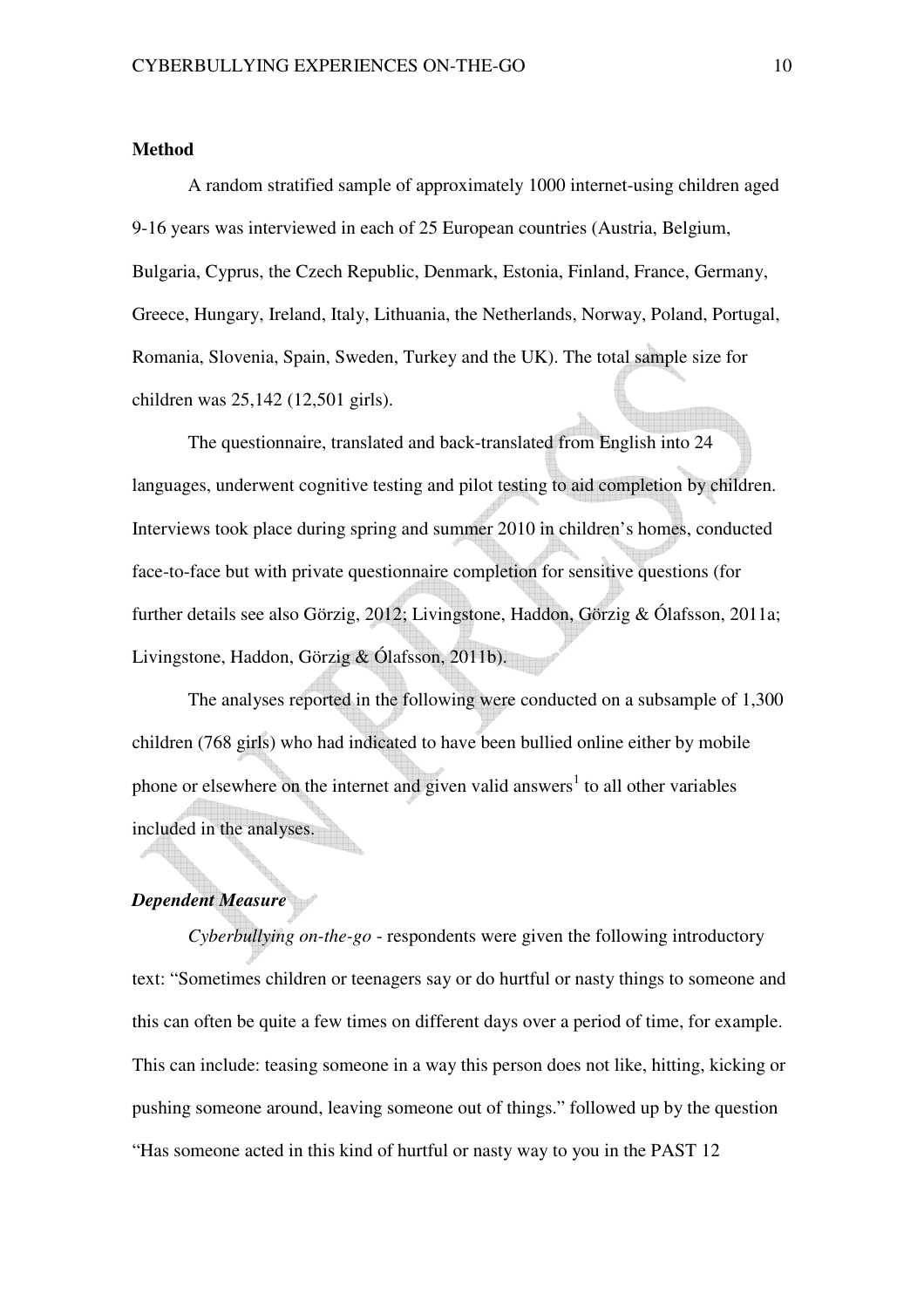MONTHS?" those who had chosen "yes" as the response option for this question were further asked how this has happened and given the response options "In person face to face", "By mobile phone calls, texts or image/video texts", "On the internet", "Other  $way(s)$ ".

Those who had chosen the response options "By mobile phone […]" and "On the internet" were grouped as *cyberbullying victims on-the-go* and those who had chosen "On the internet" but not "By mobile phone […]" were categorised as having been bullied exclusively elsewhere online (henceforth referred to as *cyberbullying victims elsewhere*).

## *Independent Measures*

## *Individual level variables*

*Online on-the-go* was derived when the question "Which devices do you use for the internet these days?" was answered with "a mobile phone" and/or "Other handheld portable devices (e.g., iPod Touch, iPhone or Blackberry)" and/or when the question "tell me WHERE you use the internet these days" was answered with "When 'out and about' (e.g., via a mobile phone, iPod Touch, Blackberry etc.)".

*Sensation seeking,* a two-item version of the Sensation Seeking Scale-Form V (SSS-V; Stephenson et al., 2003) (*r* = .64, *p* < .001).

*Psychological difficulties*, adapted from Goodman's (1997) *Strengths and Difficulties Questionnaire* using items measuring psychological difficulties only (16 items,  $\alpha = .71$ ; for scale properties see Livingstone, Haddon & Görzig, 2012).

*Intensity of harm from being bullied* – children who had indicated that they had been bullied online were further asked "Thinking about the last time this happened to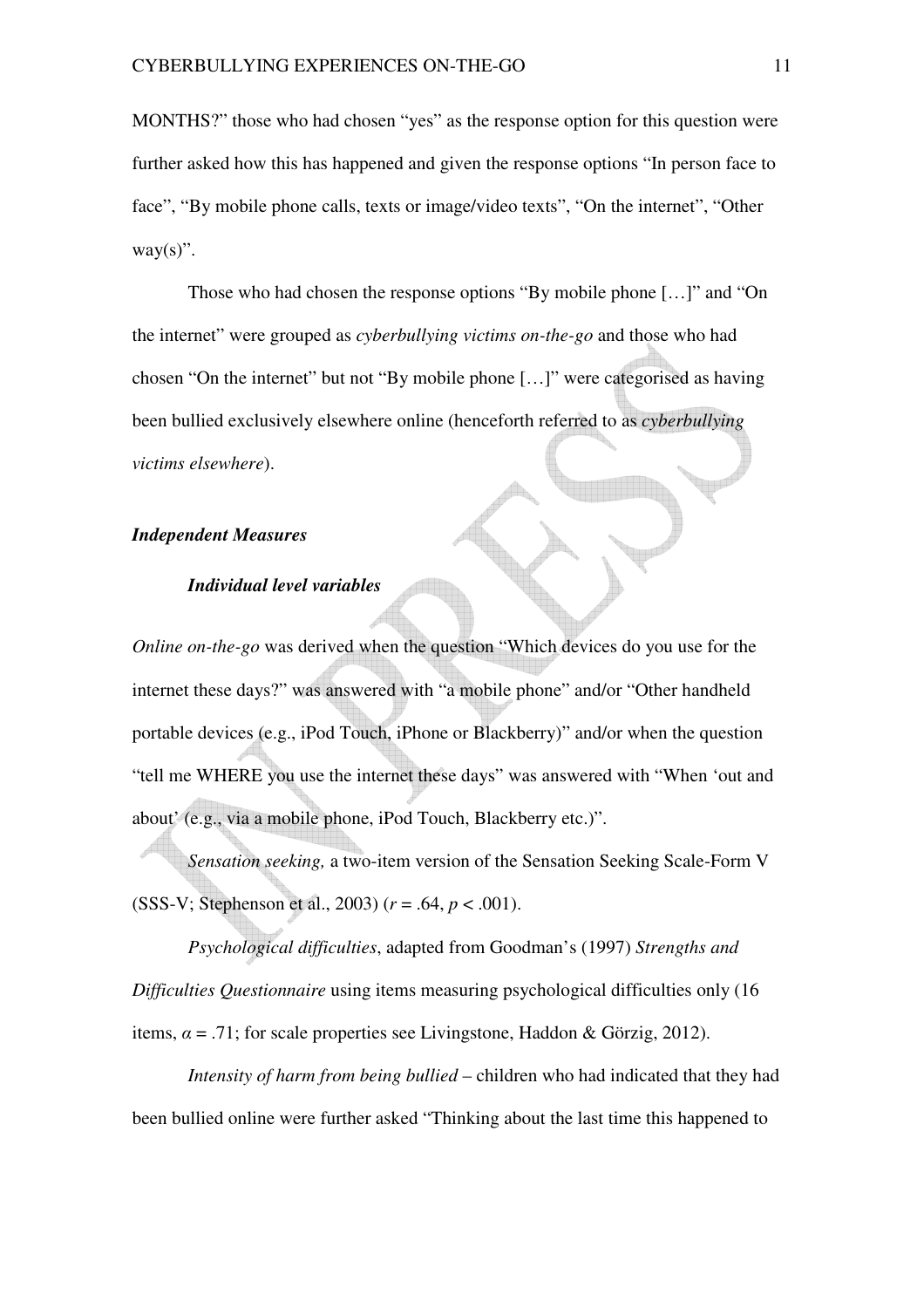you, how upset did you feel about what happened (if at all)?" with response options ranging from 0 (*not at all upset*) to 3 (*very upset*).

*Bullied via SNS* and *bullied via IM* - children who had indicated that they had been bullied online were further asked "And in which ways has this happened to you in the LAST 12 MONTHS?". Bullied on SNS was indicated for those children who chose the response option "On a social networking site" and bullied by IM for those who chose the response option "By instant messaging" (multiple responses allowed).

*Types of online bullying* was assessed by the question "which of these things happened to you in the last 12 months" with the number out of five response options ("Nasty or hurtful messages (e.g. words, pictures or videos) were sent to me on the internet", "Nasty or hurtful messages (e.g. words, pictures or videos) about me were passed around or posted on the internet where others could see them", "I was left out or excluded from a group or activity on the internet", "I was threatened on the internet", "Other nasty or hurtful things on the internet").

*Demographic variables* were entered with gender (male = 0, female = 1) and age  $(M = 13.23, SD = 2.09)$ .

## *Country level variable*

*% online per country* is the amount of adolescents in the current sample that are going online on-the-go in each country. This variable was computed by using the variable online on-the-go as described above. The % online per country ranged from 50% in Spain to 96.8% in Greece (country weights were not applied).

## **Results**

#### *Correlations of individual level variables*

All hypothesised predictors were significantly and positively correlated with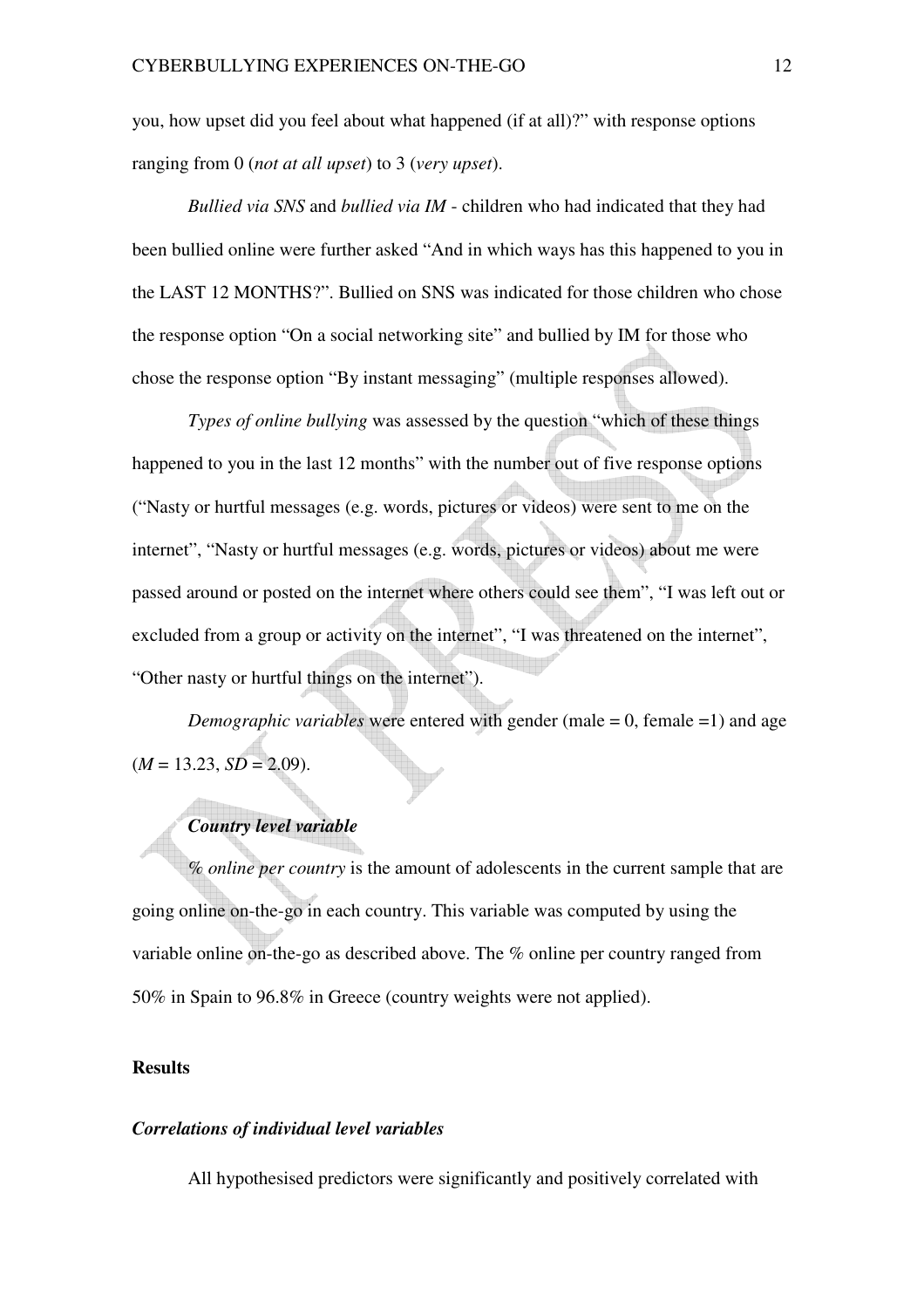being a mobile victim as opposed to an online victim. However, effect sizes were small (cf. Cohen, 1992; see Table 1).

Age and gender showed correlations confirming previous findings, such as males and older children being higher in sensation seeking and females being higher in their experience of harm (Campbell, 2005; Ortega, et al., 2009). Older children were also more likely to be online on-the-go and experience different ways (i.e., via SNS and IM) and a wider range of online bullying.

Associations between the psychological predictors were also in line with findings elsewhere that adolescents were more likely to experience risks (i.e., being bullied on-the-go) when they were higher in psychological difficulties as well as higher in sensation seeking; however, they were more likely to be upset about being bullied online when they were higher in psychological difficulties but *lower* in sensation seeking (cf. Campbell, 2005; Hasebrink, Görzig, Haddon, Kalmus & Livingstone, 2011).

Interestingly, the range of online bullying was positively and significantly correlated with all other predictors. In particular, the correlations with psychological difficulties and bullying via SNS showed small effects in the positive direction. It is not surprising that those who show higher psychological difficulties also experience a higher range of cyberbullying types. However, that being cyberbullied via SNS was associated with a higher range of types of cyberbullying was unexpected but is in line with the argument that SNS use yields itself to more cyberbullying experiences.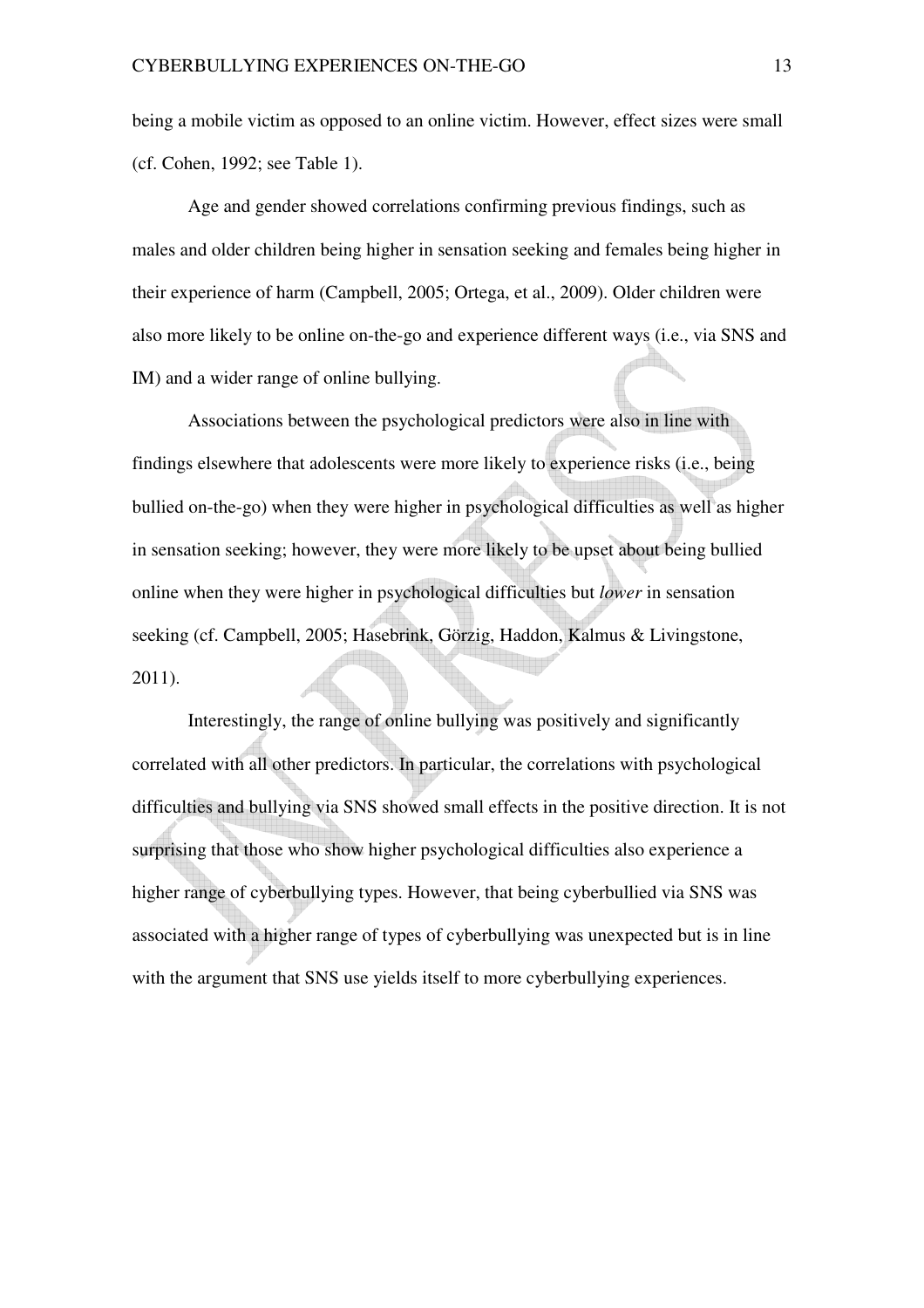## CYBERBULLYING EXPERIENCES ON-THE-GO 14

Table 1

| Correlations among Predictors and Cyberbullying On-the-go. |                                     |             |           |                           |          |          |           |          |          |           |          |          |
|------------------------------------------------------------|-------------------------------------|-------------|-----------|---------------------------|----------|----------|-----------|----------|----------|-----------|----------|----------|
|                                                            | Range (scale) or<br>number of items | $\mathbf M$ | <b>SD</b> | Correlations <sup>a</sup> |          |          |           |          |          |           |          |          |
|                                                            |                                     |             |           | 1.                        | 2.       | 3.       | 4.        | 5.       | 6.       | 7.        | 8.       | 9.       |
| 1. Age                                                     | $9-16$                              | 13.23       | 2.09      | 1.00                      |          |          |           |          |          |           |          |          |
| 2. Gender                                                  | $Male = 0$                          | .59         | .49       | .04                       | 1.00     |          |           |          |          |           |          |          |
| 3. Online on-the-go                                        | $No = 0$                            | .77         | .42       | $.15***$                  | $.15***$ | 1.00     |           |          |          |           |          |          |
| 4. Sensation seeking                                       | $1 - 3$                             | 1.56        | .61       | $.12***$                  | $.12***$ | $.09***$ | 1.00      |          |          |           |          |          |
| 5. Psychological difficulties                              | $1 - 3$                             | 1.55        | .29       | $-.04$                    | $-.04$   | $-.02$   | $.24***$  | 1.00     |          |           |          |          |
| 6. Intensity of harm                                       | $0 - 3$                             | 2.47        | 1.02      | .00                       | .00      | .00      | $-.11***$ | $.13***$ | 1.00     |           |          |          |
| 7. Bullying via SNS                                        | $No = 0$                            | .45         | .50       | $.12***$                  | $.12***$ | .05      | $.07*$    | $.10***$ | $.07***$ | 1.00      |          |          |
| 8. Bullying via IM                                         | $No = 0$                            | .46         | .50       | $.11***$                  | $.11***$ | .02      | .01       | .01      | $.09***$ | $-.19***$ | 1.00     |          |
| 9. Types of online bullying                                | $1 - 5$                             | 1.35        | .72       | $.16***$                  | $.16***$ | $.06*$   | $.17***$  | $.20***$ | $.15***$ | $.24***$  | $.14***$ | 1.00     |
| 10. Mobile victim                                          | Online victim $= 0$                 | .32         | .47       | $.16***$                  | $.16***$ | $.12***$ | $.12***$  | $.09***$ | $.09***$ | $.11***$  | $.16***$ | $.15***$ |

 $\mathfrak{h}_n$ 

\* Correlation is significant at the 0.05 level (2-tailed), \*\* Correlation is significant at the 0.01 level (2-tailed).

*Notes:*  ${}^a$ Coefficients for correlations between dichotomous and continuous measures are point-biserial ( $r_{pb}$ ) and between two dichotomous measures are measured by  $\chi^2$ -analyses and indicated by  $\Phi$ .

Analysis was performed on those children who had indicated to have been bullied by someone else on the internet and showed valid responses on all measures (*<sup>N</sup>* = 1300).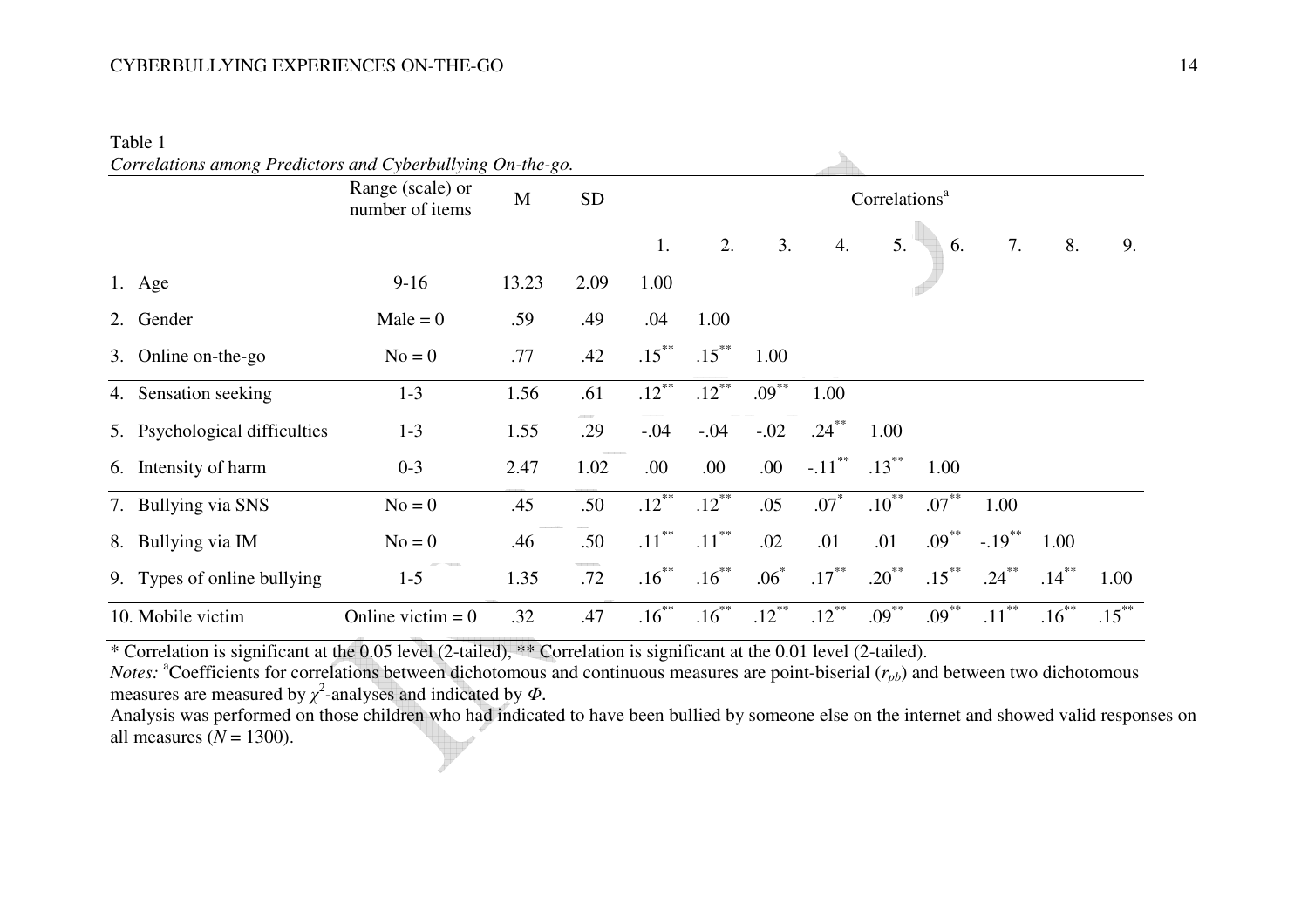## *Correlations of country level variables*

The correlation of the percentage of those being cyberbullied on-the-go out of all who were cyberbullied with the percentage being online on-the-go within each country was in the hypothesised direction (positive) albeit not statistically significant ( $r = .28$ ,  $p =$ .18,  $N = 25$ ). The correlation and percentages for each country on both variables are shown in Figure 1.



*Figure 1.* Percentages cyberbullied and online on-the-go by country.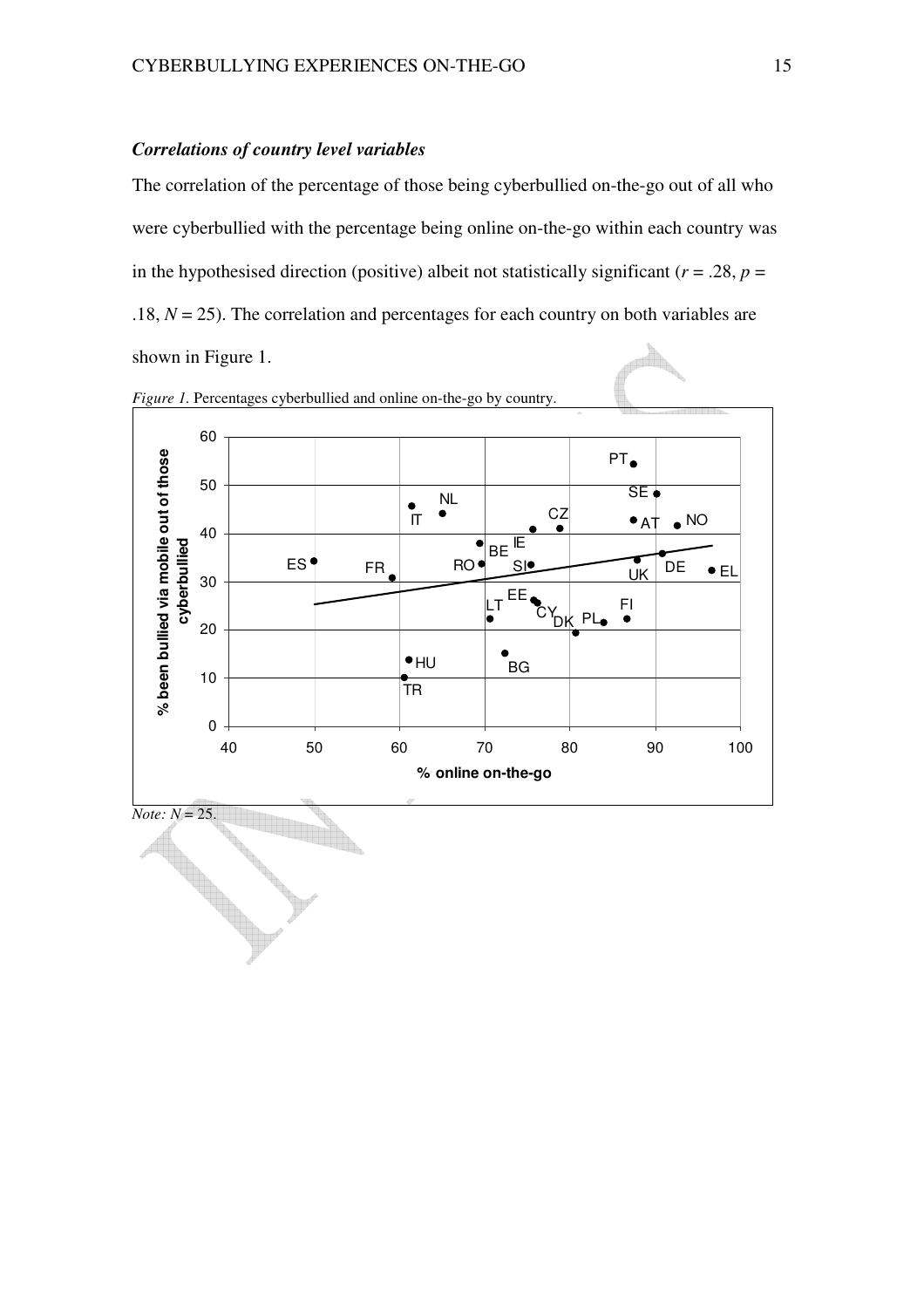## *Predicting cyberbullying on-the-go*

 $\blacklozenge$ 

We used multilevel modelling (with Stata/SE 11.1) for our analyses. Individuals' characteristics were our level-1 variables and country characteristics the level-2 variables. Our analytical procedure consisted of six steps (see also Kreft & De Leeuw, 1998; Raudenbush & Bryk, 2002). All variables were standardised to range from 0 to 1 in order to make odds ratios comparable between predictors. Further, non-dichotomous variables were centred at their grand-mean. We used full maximum likelihood (ML) as a method of estimation, so any pair of nested models can be tested for significant differences with a likelihood ratio test (see Tabachnick & Fidell, 2007, p. 830).

As a first step a model not including any predictors was conducted to assess whether the amount of cyberbully victims on mobile phones among cyberbully victims would vary across countries. The variation across countries was significant  $(\chi^2_{(1)}$ = 16.60,  $p < .001$ ) with 4.7% of the variation being attributable to between country differences (Variance Partitioning Coefficient; cf. Browne, Subramanian, Jones, & Goldstein, 2005). The odds of cyberbullying victims on-the-go among online bully victims was significantly lower from the overall odds across all countries in Bulgaria and Denmark while they were significantly higher in Sweden (see Figure 2).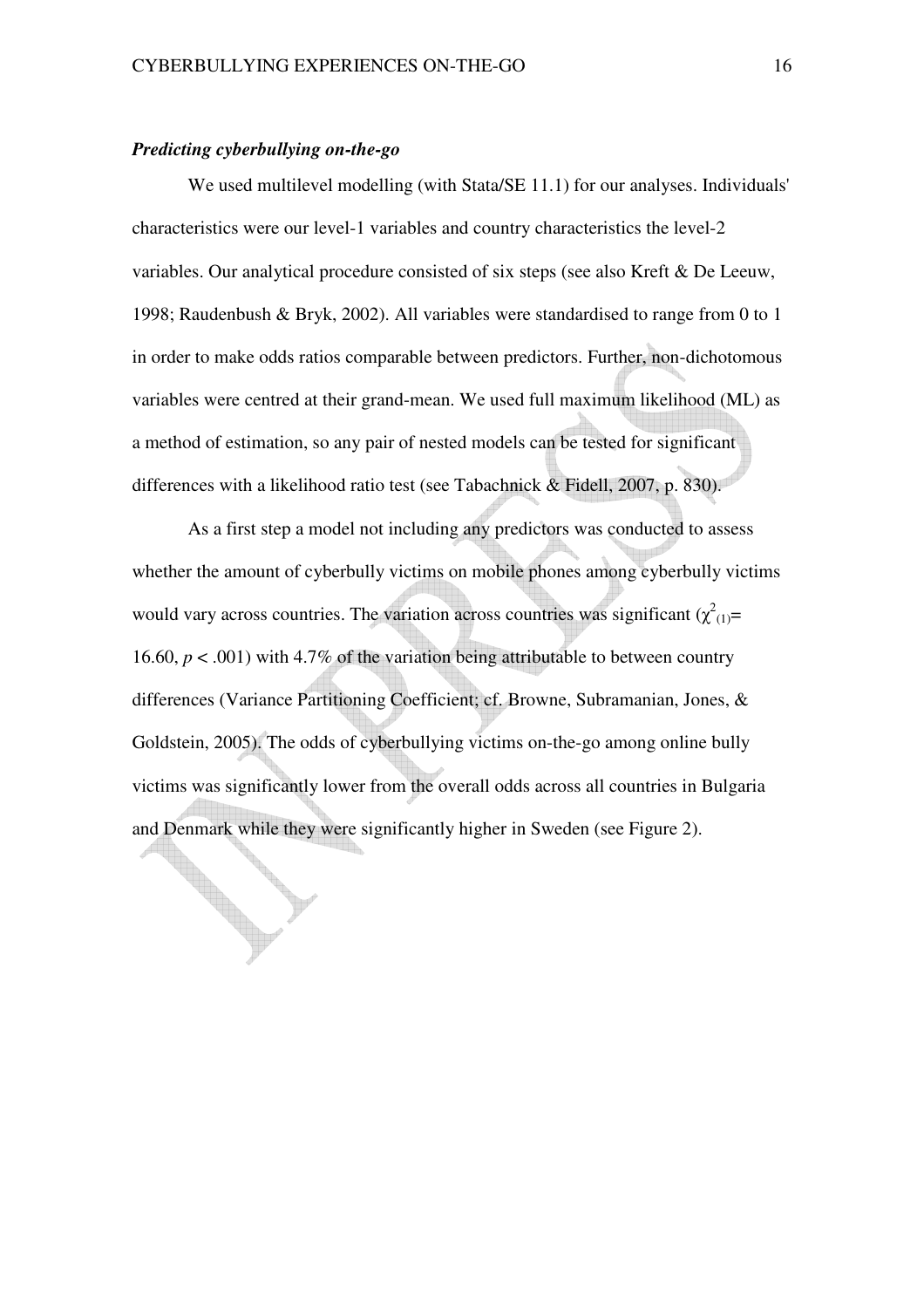

*Figure 2.* Predicted odds ratios of online bully victims by mobile phone versus elsewhere by country.

*Note:* error bars represent 95% confidence intervals for each country's odds ratio.

We then entered the individual level predictor variables with only the intercepts (country averages) varying randomly in three successive steps. First, we tested whether individuals who were bullied online by mobile phone as opposed to online elsewhere were more likely to be online on-the-go controlling for demographics. Adolescents who go online on-the-go were 1.77 times more likely to be bullied online by mobile phone than online elsewhere. In addition, the likelihood of being a mobile as opposed to an online victim elsewhere increases with age (2.8 times) and is more likely among females (1.66 times; see Model 1, Table 2).

Second, we added the individual level psychological predictor variables. Results showed that a higher likelihood of being a mobile as opposed to an online victim elsewhere was associated with higher scores in sensation seeking (i.e., 2.26 times more likely for someone with the highest as opposed to the lowest score), psychological difficulties (i.e., 2.7 times more likely for someone with the highest as opposed to the lowest score), and a higher intensity of harm from online bullying experiences (1.54 times more likely for someone with the highest as opposed to the lowest score)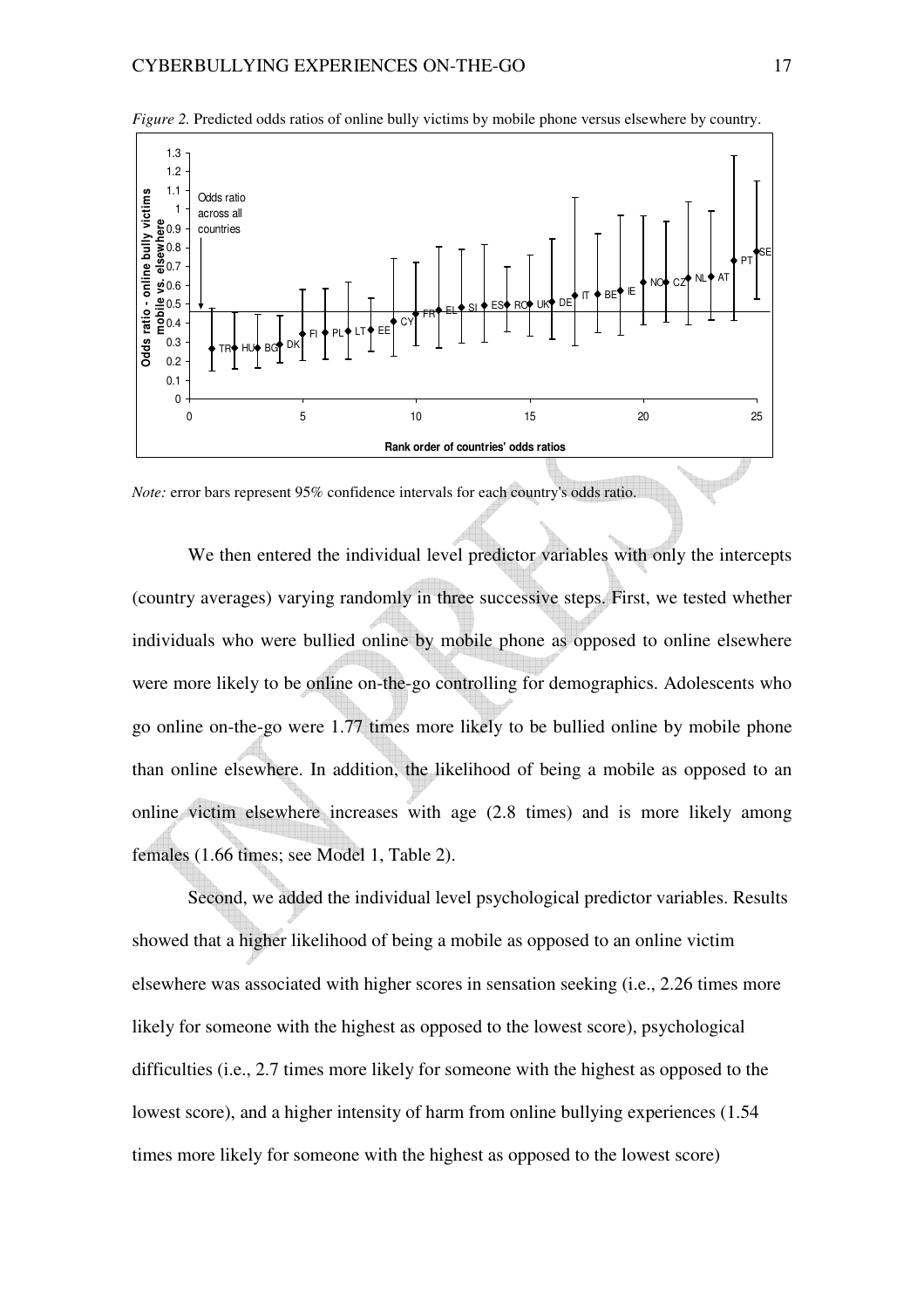independent from demographics and being online on-the-go (see Model 2, Table 2)., Adding these psychological predictor variables increased the fit of the model significantly compared to Model 1 ( $\chi^2_{(3)}$ = 30.43, *p* < .001).

Third, we examined whether the experience of being bullied via mobile phones is related to different bullying experiences. Adolescents who have been bullied via SNS were 1.48 times and who have been bullied via IM were 1.91 times as likely to have been bullied online by mobile phone than online elsewhere independent of the other predictors. The range of online bullying types was not significantly associated with being a cyberbullying victim on-the-go  $(\text{Exp}(B) = 2.05, p = .05)$ . In addition, the psychological predictor variables, intensity of harm, and psychological difficulties ceased to reach statistical significance in this model suggesting that being bullied via SNS and IM are potential mechanisms by which cyberbullying on-the-go is experienced as more upsetting and associated with greater psychological difficulties (see Model 3, Table 2). Adding these predictor variables related to bullying experiences improved the accuracy of predictions significantly compared to Model 2 ( $\chi^2_{(3)} = 34.7$ ,  $p < .001$ ).

Subsequently, we tested whether the association of the predictor variables with mobile bullying might vary across countries. However, allowing the slopes of these predictors to vary randomly across countries did not increase the model fit compared to Model  $3(\chi^2_{(5)} = 2.34, p = .80)$ . Hence, associations between the predictors and being a cyberbullying victim on-the-go did not differ between countries, i.e. there was no crosscountry variability in odds ratios.

In the sixth and last step we added the country-level predictor to the best fitting level-1 model (i.e., Model 3) and examined whether the % online on-the-go per country accounted for cross-country differences in mobile bullying when individual differences were controlled for. No significant relation to the odds of being a cyberbullying victim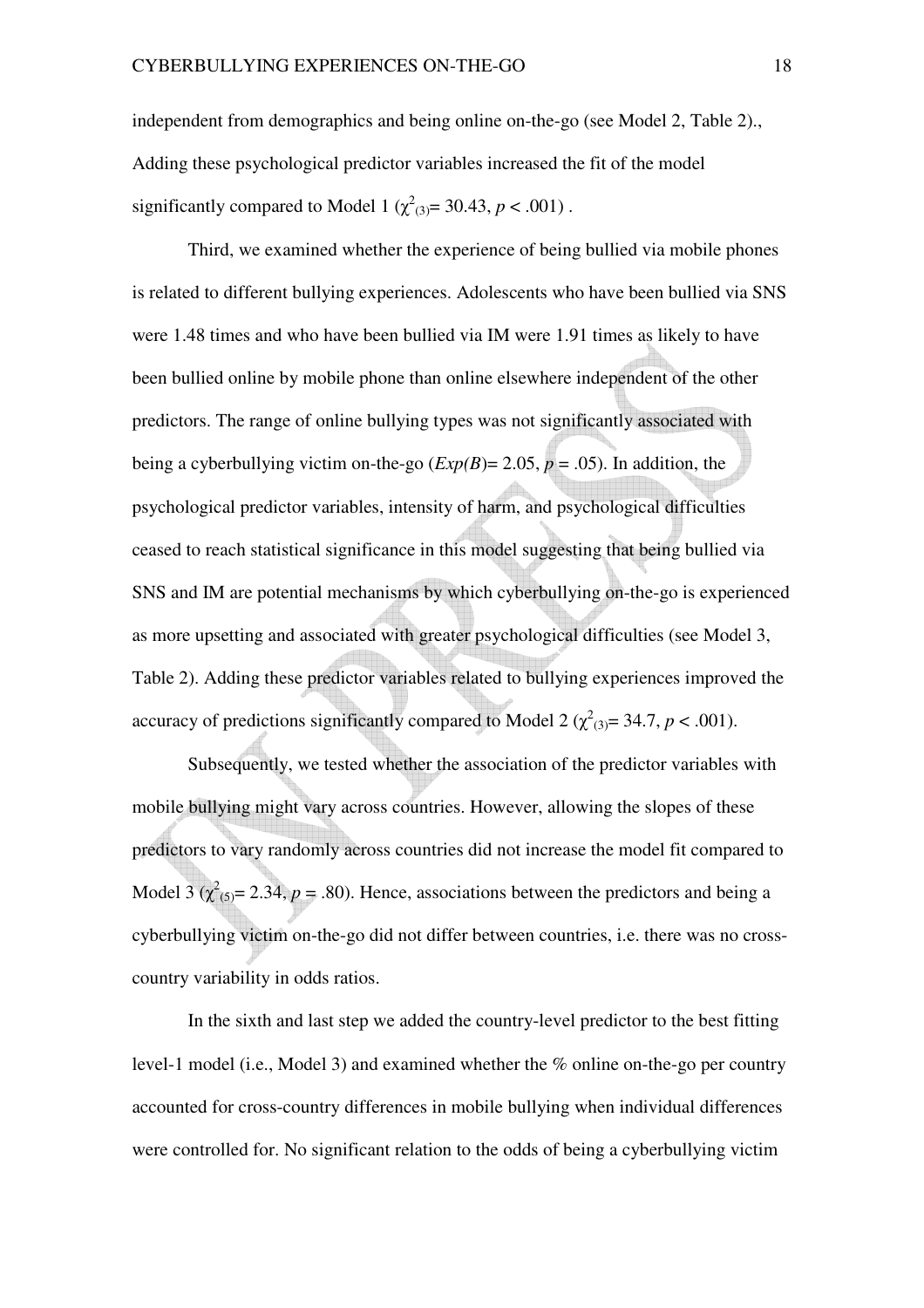on-the-go among online bully victims emerged  $(\text{Exp}(B) = 3.13, p = .18)$ ; see Model 4, Table 2). Subsequently, the fit of the model was not increased significantly between Model 3 and Model 4 ( $\chi^2_{(2)} = 1.75$ ,  $p = .19$ ).

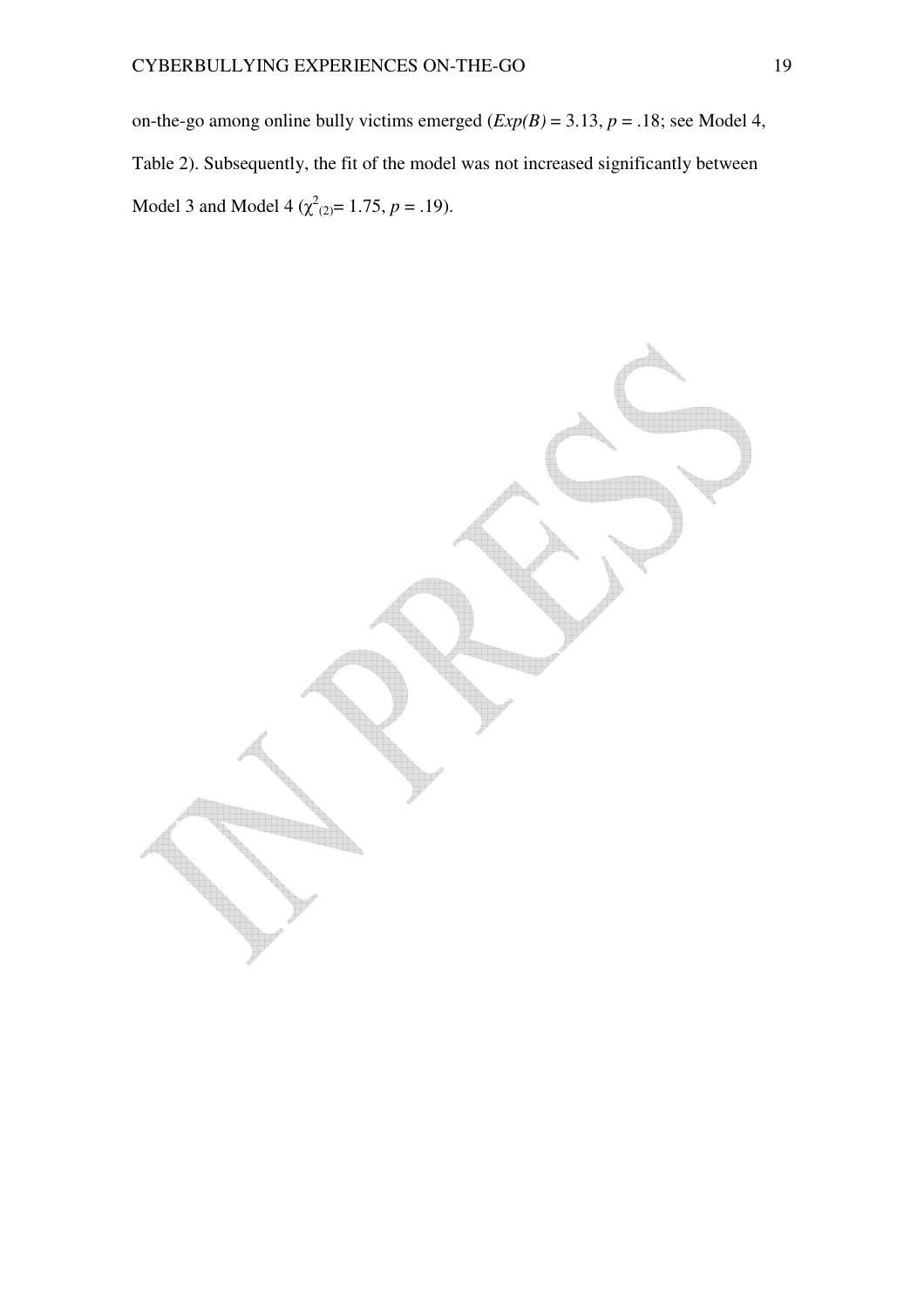## CYBERBULLYING EXPERIENCES ON-THE-GO 20

Table 2

|                                             | $\cdots$ $\cdots$ $\sim$ $\cdots$ | Model 1 |           |                  | Model 2        |           |                  | Model 3          |           | Model 4          |         |           |
|---------------------------------------------|-----------------------------------|---------|-----------|------------------|----------------|-----------|------------------|------------------|-----------|------------------|---------|-----------|
|                                             |                                   |         |           |                  |                |           |                  |                  |           |                  |         |           |
| Variable (Groupings)                        | $\boldsymbol{B}$                  | SEB     | Exp(B)    | $\boldsymbol{B}$ | SEB            | Exp(B)    | $\boldsymbol{B}$ | SEB              | Exp(B)    | $\boldsymbol{B}$ | SEB     | Exp(B)    |
|                                             |                                   |         |           |                  |                |           |                  |                  |           |                  |         |           |
| Constant                                    | $-1.13$                           | .13     | .32       | $-1.17$          | .13            | .31       | $-1.12$          | $\overline{.13}$ | .33       | $-1.12$          | .13     | .33       |
| Mobile internet usage                       |                                   |         |           |                  |                |           |                  |                  |           |                  |         |           |
| Age                                         | 1.03                              | .22     | $2.80***$ | .98              | .22            | $2.66***$ | .74              | .23              | 2.09***   | .74              | .23     | $2.10***$ |
| Gender $(0 = male)$                         | .51                               | .13     | $1.66***$ | .54              | .14            | $1.72***$ | .42              | .14              | $1.51**$  | .42              | .14     | $1.52**$  |
| Online on-the-go                            | .57                               | .16     | $1.77***$ | .55              | .17            | $1.73***$ | .52              | .17              | $1.68**$  | .51              | .17     | $1.67**$  |
| Psychological                               |                                   |         |           |                  |                |           |                  |                  |           |                  |         |           |
| Sensation seeking                           |                                   |         |           | .82              | .22            | $2.26***$ | .71              | .22              | $2.04***$ | .72              | .22     | $2.05***$ |
| Psychological difficulties                  |                                   |         |           | .99              | .46            | $2.70*$   | .78              | .47              | 2.18      | .77              | .47     | 2.16      |
| Intensity of harm                           |                                   |         |           | .43              | .20            | $1.54*$   | .30              | .20              | 1.34      | .30              | .20     | 1.35      |
| Cyberbullying experiences                   |                                   |         |           |                  |                |           |                  |                  |           |                  |         |           |
| <b>Bullied via SNS</b>                      |                                   |         |           |                  |                |           | .39              | .14              | $1.48**$  | .39              | .14     | $1.48**$  |
| <b>Bullied via IM</b>                       |                                   |         |           |                  |                |           | .65              | .14              | 1.91***   | .65              | .14     | 1.91***   |
| Types of online bullying                    |                                   |         |           |                  |                |           | .72              | .37              | 2.05      | .72              | .37     | 2.05      |
| Country level                               |                                   |         |           |                  |                |           |                  |                  |           |                  |         |           |
| % online on-the-go                          |                                   |         |           |                  |                |           |                  |                  |           | 1.14             | 85      | 3.16      |
| $55.26(3)$ ***<br>-2 Log likelihood ratio   |                                   |         |           |                  | $30.43(3)$ *** |           |                  | $34.7(3)$ ***    |           |                  | 1.75(1) |           |
| *** $p < .001$ , ** $p < .01$ , * $p < .05$ |                                   |         |           |                  |                |           |                  |                  |           |                  |         |           |
|                                             |                                   |         |           |                  |                |           |                  |                  |           |                  |         |           |
|                                             |                                   |         |           |                  |                |           |                  |                  |           |                  |         |           |
|                                             |                                   |         |           |                  |                |           |                  |                  |           |                  |         |           |
|                                             |                                   |         |           |                  |                |           |                  |                  |           |                  |         |           |
|                                             |                                   |         |           |                  |                |           |                  |                  |           |                  |         |           |

*Multilevel Hierarchical Logistic Regression Analysis for Variables Predicting Cyberbullying On-the-go (N = 1300).*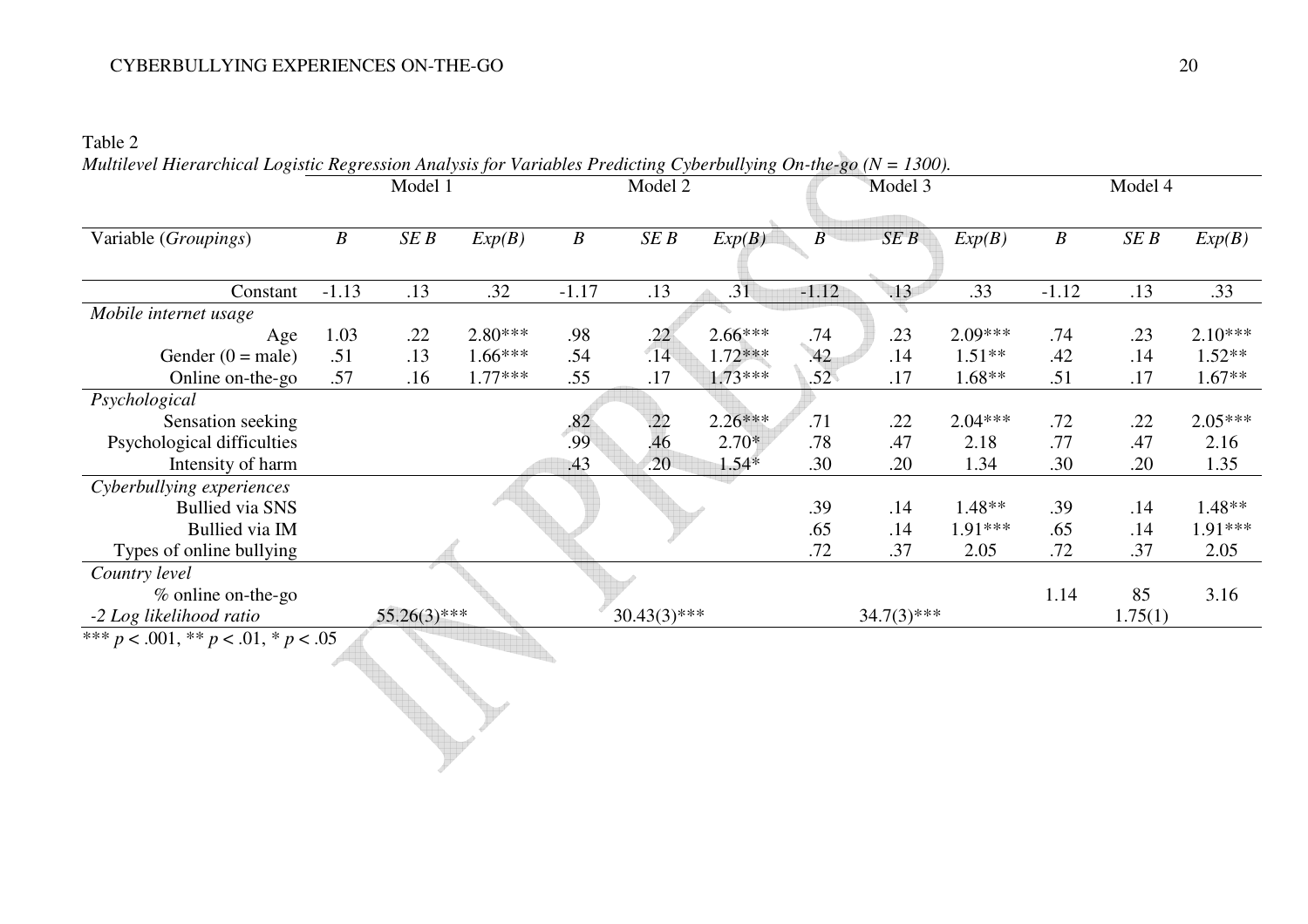## **Discussion**

The threat of cyberbullying appears to be increasing due to technological features of mobile devices (GfK, 2012; ONS, 2011; Rideout et al., 2010). However, there should not be systemic panic at a new wave of potential threats towards today's youth. Put in context, across Europe there are estimates of about 6% through 18 % of children who use the Internet experiencing online bullying (Hasebrink et al., 2009; Livingstone et al., 2011a). There are large ranges from well below that to one in four children being a suspected cyberbullying victim (National Children's Home, 2002).

We argued that cyberbullying via mobile devices (i.e., on-the-go) in addition to other platforms would be associated with a) factors related to mobile internet usage, b) psychological factors that could lead to or follow from cyberbullying experiences (or both) and c) cyberbullying experiences in terms of technological platforms and the range of types of online bullying. Most of our hypotheses were confirmed.

Children who are older, girls and those who use the internet on-the-go more often were more likely to be cyberbullied on-the-go. Older children tend to have more access to technological and mobile devices in particular (Ortega et al., 2009). Girls tend to use more features associated with social relationships online which in turn lend themselves to cyberbullying (Cross et al., 2009; Kowalski & Limber, 2007; Mesch, 2009). And generally those who use the internet on a mobile device are more likely to be bullied through this device.

In terms of psychological variables we found that sensation seeking, psychological difficulties and the intensity of harm were associated with being cyberbullied on-the-go. Sensation seekers are more likely to take risks and seek out new experiences (Stephenson et al., 2003; Zuckerman, 1979); hence we argued that they would be more likely to be in situations that lend themselves to cyberbullying on-the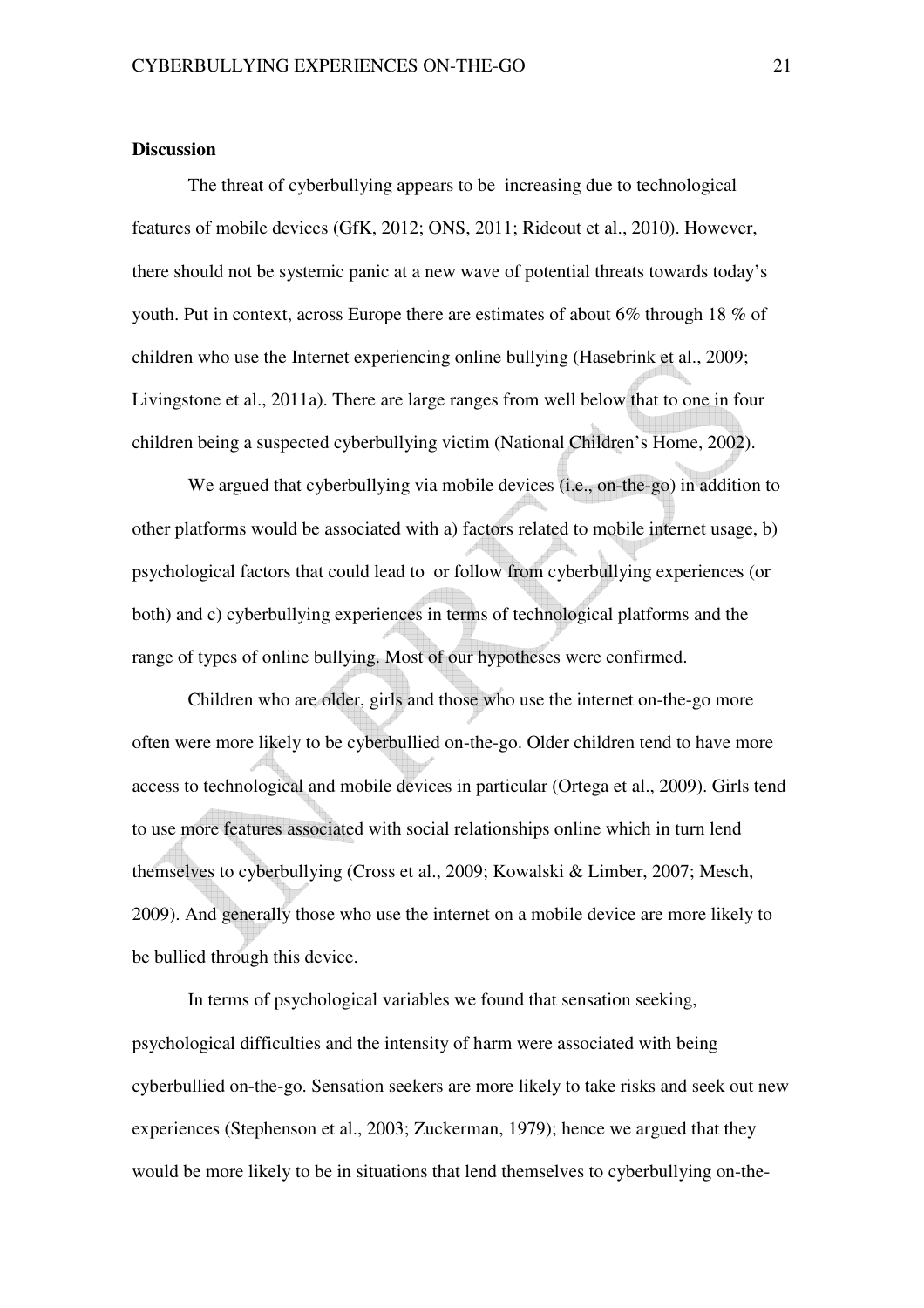go. However, sensation seeking did also show a negative association with intensity of harm from cyberbullying. It is possible that sensation seeking both leads to higher risk experiences and provides a resilience factor enabling adolescents to cope with the risks encountered (cf. Coleman & Hagell, 2007; Farmer et al., 2001; Schoon, 2006; Smith et al., 1992).

Being cyberbullied on-the-go was also associated with negative mental health consequences such as higher psychological difficulties and intensity of harm. This suggests that cyberbullying on-the-go has particular features that might exacerbate the negative mental health consequences of cyberbullying (Gradinger et al., 2009; Juvonen & Gross, 2008; Perren et al., 2010; Spears et al., 2009). However, this finding has to be regarded with care as with every cross-sectional study no statement about causality can be made. It is possible that those exhibiting higher psychological difficulties are more likely to experience cyberbullying on-the-go to begin with and subsequently present with higher intensities of harm. This is possibly a cyclical process which might apply in a similar way to cyberbullying in general whereby those with features of negative mental health are more susceptible to be cyberbullied as well as more likely to experience negative mental health symptoms when being cyberbullied (Gradinger et al., 2009; Juvonen & Gross, 2008; Spears et al., 2009).

Adolescents who were cyberbullied on-the-go were significantly more likely to have been bullied via SNS or IM. In line with media user statistics from the UK (GSMA Mobile Media Metrics, 2010; Ofcom, 2011), this finding suggests that European adolescents access SNS and IM more frequently through their mobile devices than other platforms. In addition, the variables indicating negative psychological consequences of cyberbullying on-the-go (i.e., psychological difficulties, intensity of harm) became insignificant when bullying via SNS and IM were controlled for. This finding suggests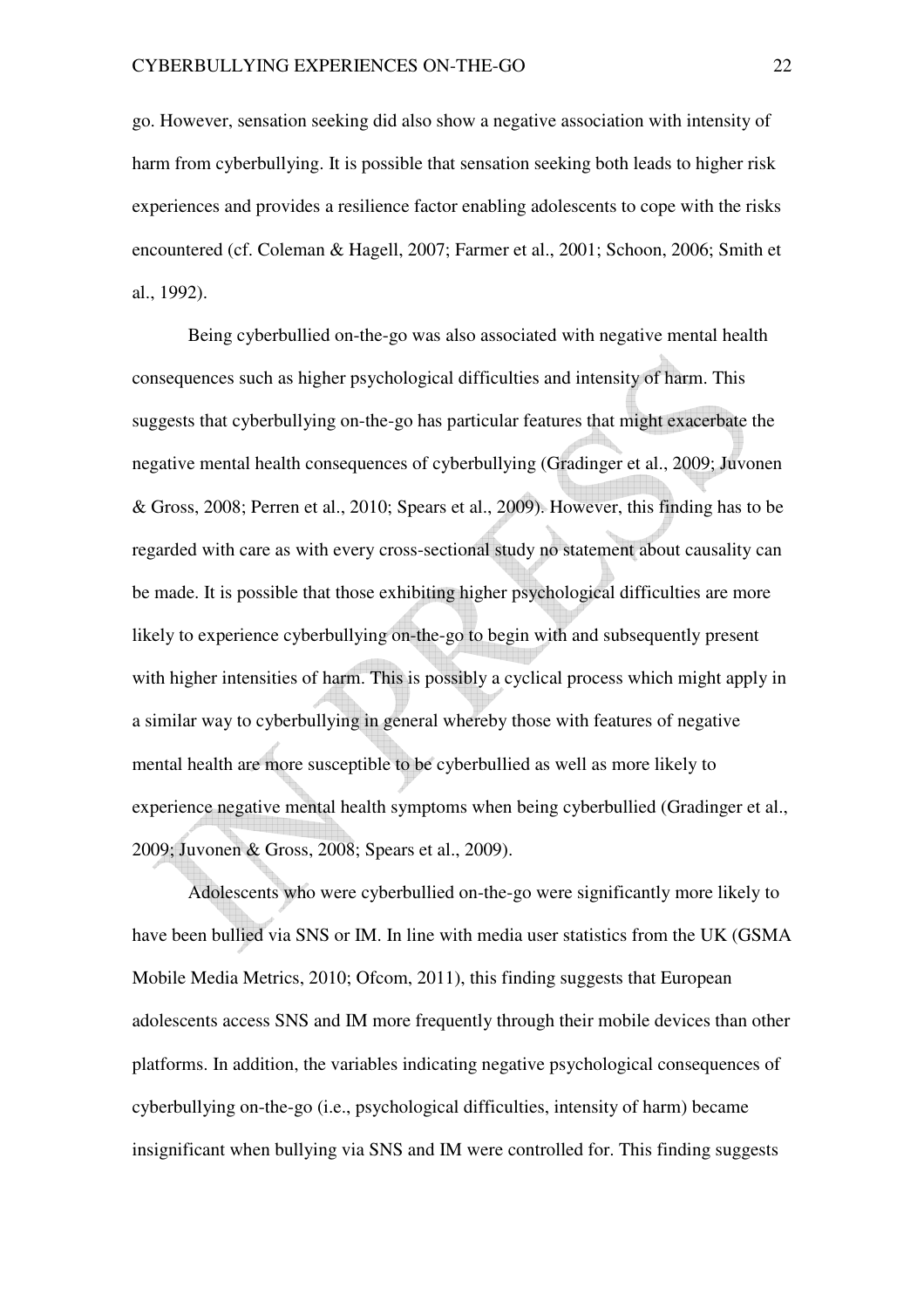that SNS and IM are mechanisms that lead to greater psychological distress through cyberbullying on-the-go. That is, the higher psychological distress through cyberbullying on-the-go as opposed to stationary devices might be due to cyberbullying experiences via IM and SNS. Why this is the case remains unclear, however a range of plausible reasons are considered by previous studies. Possibly, the wide range and ongoing presence of bullying messages on SNS sites (Cross et al., 2009) or the personal relationships often held on SNS or through IM leading to more relational aggression on these platforms (Mesch, 2009) as well as the high prevalence and frequency of bullying through IM (Kowalski & Limber, 2007; Smith et al., 2008) are responsible.

Against predictions the range of types of online bullying experiences was not significantly related to cyberbullying on-the-go. Hence, our assumptions that cyberbullying on-the-go might also be associated with more differential bullying experiences could not be confirmed. It is possible that those who are additionally cyberbullied via mobile devices are bullied more intensely, as bullying on-the-go is more invasive, but in the same ways as those bullied via other online technologies.

In addition to the individual level predictors of cyberbullying on-the-go there was significant cross-country variation in the incidence of those cyberbullied on-the-go among those cyberbullied. However, the hypotheses that this country variation is related to the amount of adolescents going online on-the-go within each country could not be confirmed. Even though the country variation in cyberbullying on-the-go reached statistical significance, of the variation explained by all of variables considered in the model *country* as a variable did only explain 3.6%. Hence finding significant indicators to account for these 3.6% can be daunting task. One of the reasons for the low explanatory power of countries was certainly the small sample sizes within each country leading to confidence intervals ranging from +/-8% for Denmark up to +/-29% for Italy.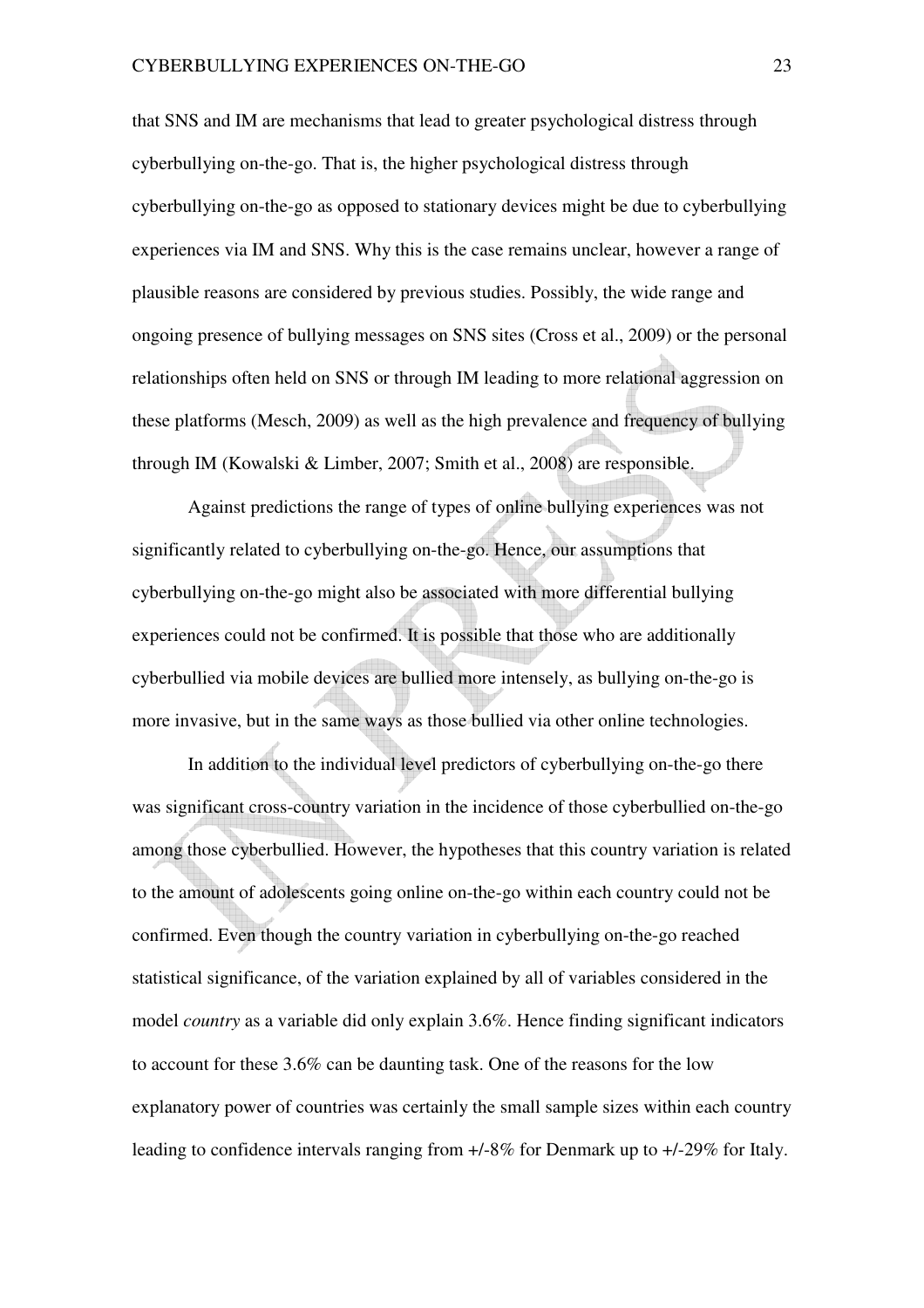This finding explains why only a few countries significantly differed from the cyberbullying on-the-go overall average. Overall we can conclude that being cyberbullied on-the-go can mainly be explained by individual level but not by country level factors.

#### **Limitations**

The data collection in the EU Kids Online project was not specifically targeted towards assessing cyberbullying on mobile devices. Hence, some of the variables in our model could only be considered proxies for theoretically assumed mechanisms or concepts. Most importantly, the dependent variable did not directly assess whether adolescents were actually cyberbullied on their mobile devices *via the internet*. However, we made the assumption that those who stated to have been bullied via the internet and the mobile phone would be likely to have been bullied while using the internet on their mobile phones. This assumption was supported by the fact that this group did indeed use their mobile devices to go online significantly more than others.

The data set did not enable us to test some of the assumptions regarding the underlying mechanisms. We hypothesised that cyberbullying on-the-go would lead to more harm due to its 24/7 presence (e.g., Willard, 2007). However, respondents in the current study were not asked the reasons for being upset or whether they are constantly logged on with their mobile device. Further, we concluded that adolescents would use SNS and IM increasingly on mobile devices and hence, these popular platforms for cyberbullying now being on mobile devices, would cause those being cyberbullied onthe-go more distress. Again we had to make an assumption as there was no direct data available whether when adolescents were cyberbullied through SNS and IM this happened on their mobile devices. Further research is needed targeting these concepts directly to clarify whether our assumptions hold.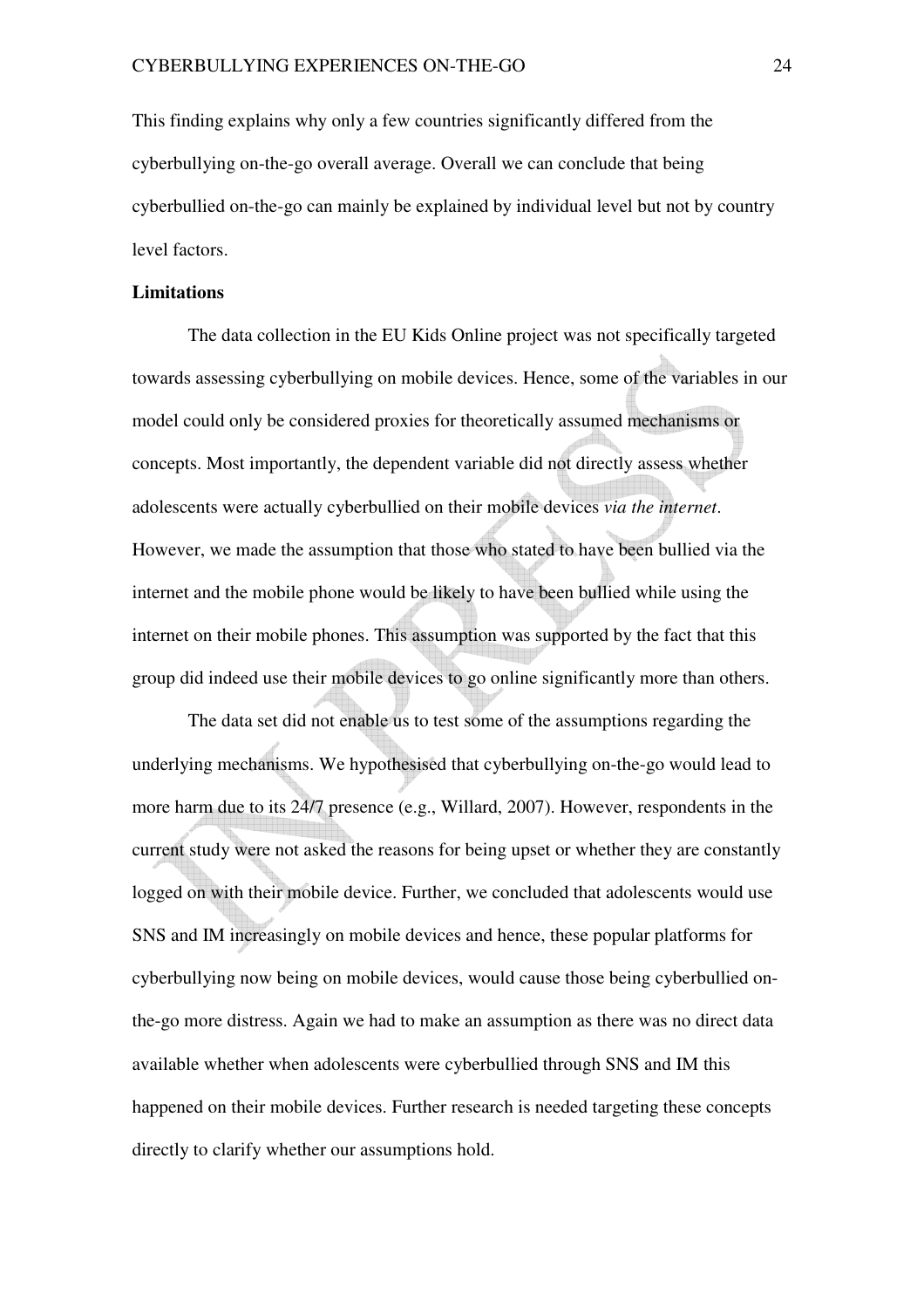## **Implications**

Do our findings suggest that older children and girls should be kept from using the internet to the extent that they do? Should adolescents in general be restrained from going online via their mobile devices? Certainly, the consequences of using the internet on mobile devices are not only cyberbullying. Older children use the internet longer and on more platforms, they do have more skills to use the internet than younger children, use it in a greater variety and more creative ways over all contributing to positive experiences (cf. Hasebrink et al., 2011; Pruulmann-Vengerfeldt & Runnel, 2012). Similarly girls' social and networking activities online do also not exclusively consist of being cyberbullied.

In sum, even though older children, girls and generally those using the internet on mobile devices are more likely to experience cyberbullying on-the-go we would not think it advisable to restrict mobile internet use for these groups. However, these groups might be particular targets for cyberbullying prevention programs and campaigns.

Our findings indicate that cyberbullying on-the-go causes more distress than cyberbullying does already. It appears that this is due to bullying experiences on SNS and IM. However, it cannot be a solution to ban adolescents from the use and the opportunities that they can gain through such applications such as increased life satisfaction, perceived social support and positive self-views (e.g., Gentile, Twenge, Freeman, & Campbell, 2012; Manago, Taylor, & Greenfield, 2012).

Further research is needed how bullying is taking place on social applications and by whom. It might be possible to prevent cyberbullying on SNS and IM by empowering adolescents through more skills regarding their privacy settings (cf. Patchin & Hinduja, 2010). In addition, as it has been shown that cyberbullying is not a one-way phenomenon but those who are cyberbullies have often been cyberbullied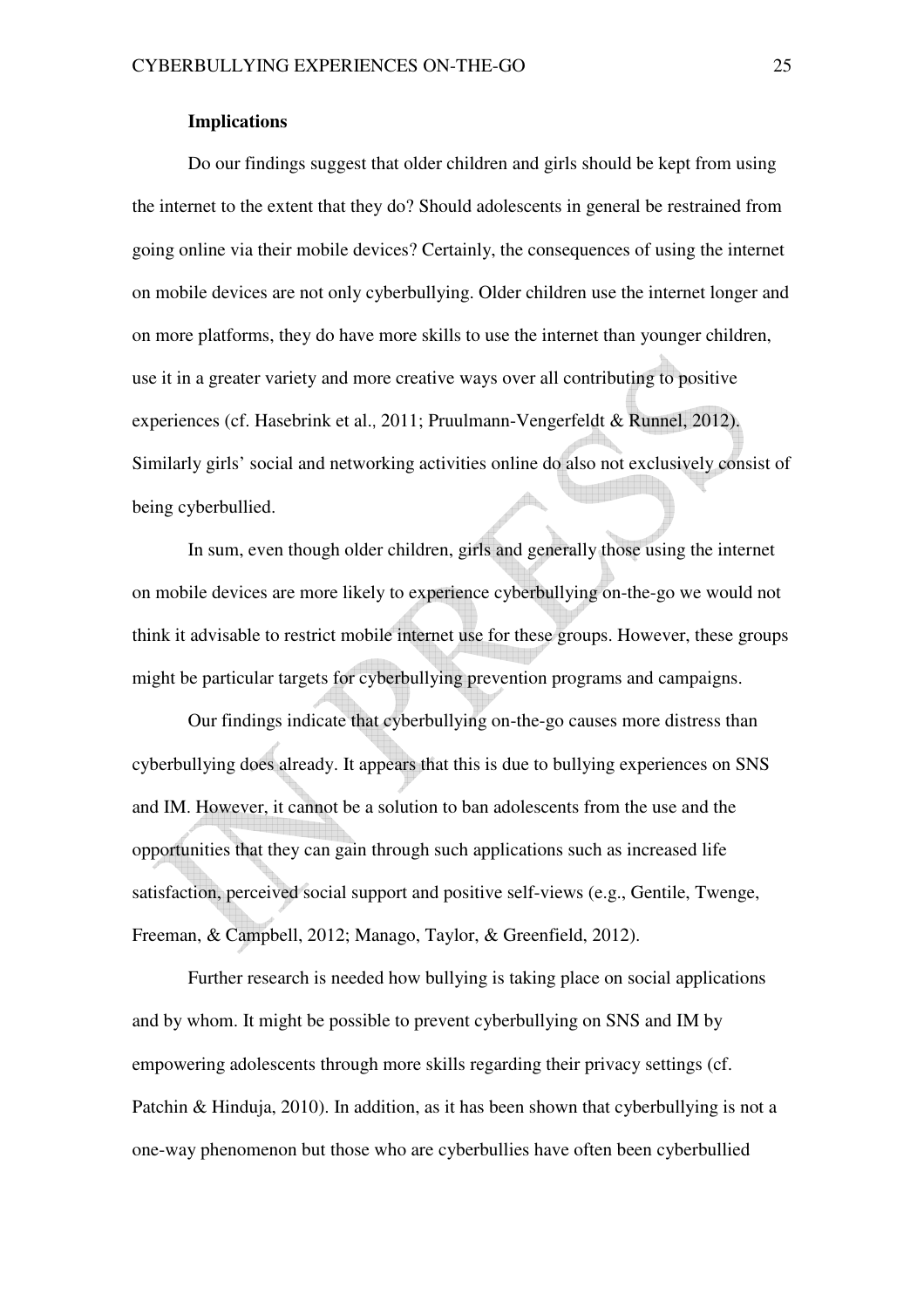themselves (Erdur-Baker, 2010; Görzig, 2011; Li, 2007). Raising adolescents' awareness of the consequences for themselves and others might provide a means for breaking the cycle of reciprocal cyberbullying. As cross-country variation appears minimal, implications of our findings should hold across countries studied.

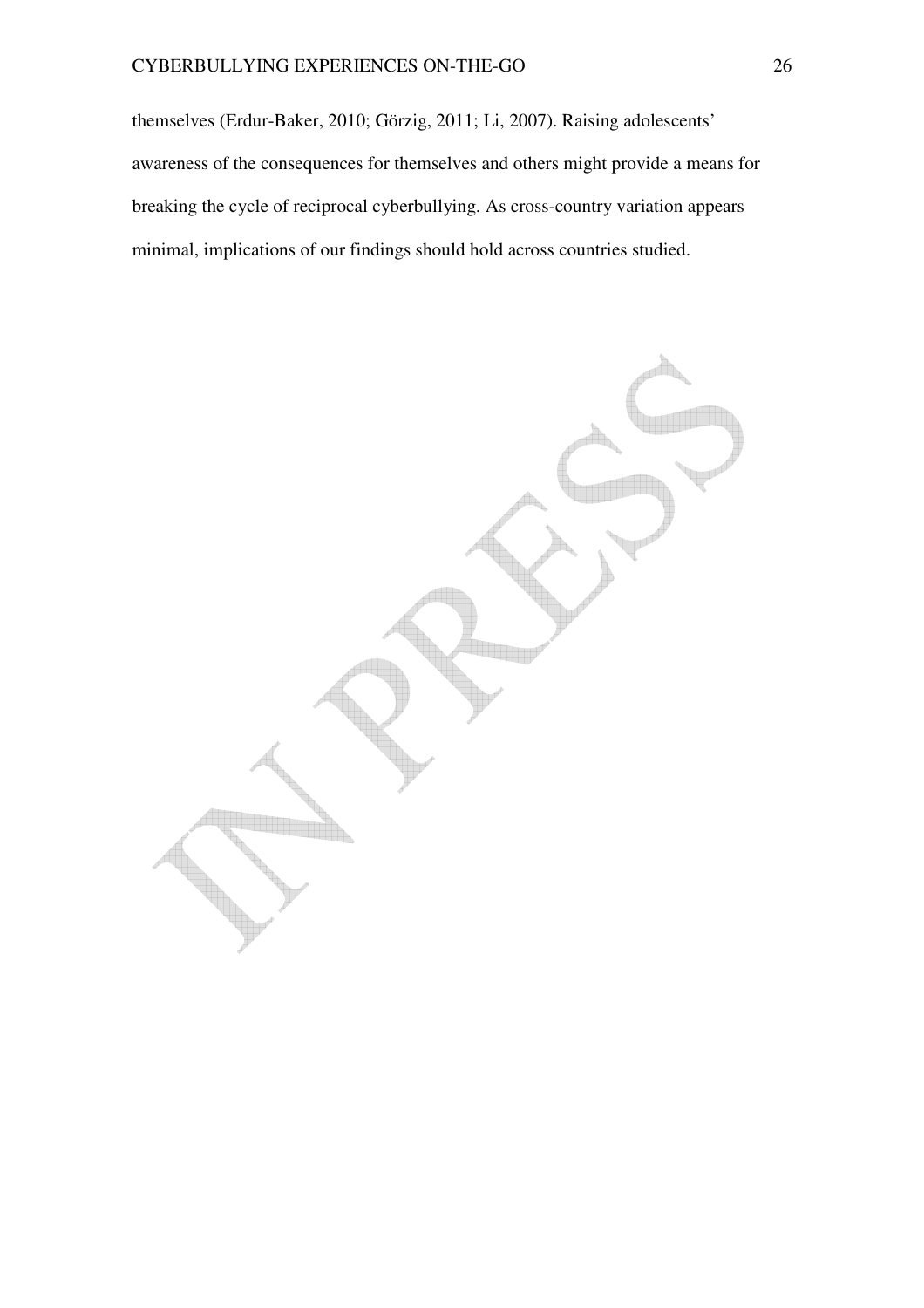#### **References**

- Berson I. R., Berson M. J., & Ferron J. M. (2007). *Emerging risks of violence in the digital age: Lessons for educators from an online study of adolescent girls in the United States.* Retrieved from http://www2.ncsu.edu/unity/lockers/project/meridian/sum2002/cyberviolence/cy berviolence.pdf
- Blair, J. (2003). New breed of bullies torment peers on the internet. *Education Week, 22*(1), 6-7.
- Browne, W. J., Subramanian, S. V., Jones, K. & Goldstein, H. (2005). Variance partitioning in multilevel logistic models that exhibit overdispersion. *Journal of the Royal Statistical Society: Series A (Statistics in Society), 168*(3)*,* 599–613.
- Campbell, M. A. (2005). Cyber Bullying: An Old Problem in a New Guise? *Australian Journal Of Guidance & Counselling*, *15*(1), 68-76.
- Cohen, J. (1992). A power primer. *Psychological Bulletin, 112*(1), 155-159.
- Coleman, J., & Hagell, A. (Eds.). (2007). *Adolescence, risk and resilience: Against the odds*. Chichester, UK: Wiley.
- Coyne, S. M., Archer, J., & Eslea, M. (2006). ''We're Not Friends Anymore! Unless… .'': The frequency and harmfulness of indirect, relational, and social aggression. *Aggressive Behavior, 32*(4)*,* 294–307.
- Cross, D., Shaw, T., Hearn, L., Epstein, M., Monks, H., Lester, L., & Thomas, L. (2009). *Australian Covert Bullying Prevalence Study (ACBPS)*. Perth, Child Health Promotion Research Centre, Edith Cowan University; 2009.
- Digital buzz blog (2011). *Facebook Statistics, Stats & Facts For 2011.* Retrieved from: http://www.digitalbuzzblog.com/facebook-statistics-stats-facts-2011
- Dooley J., Cross D., Hearn L., & Treyvaud, R. (2009). *Review of existing Australian and international cyber-safety research.* Perth, Edith Cowan University, Child Health Promotion Research Center.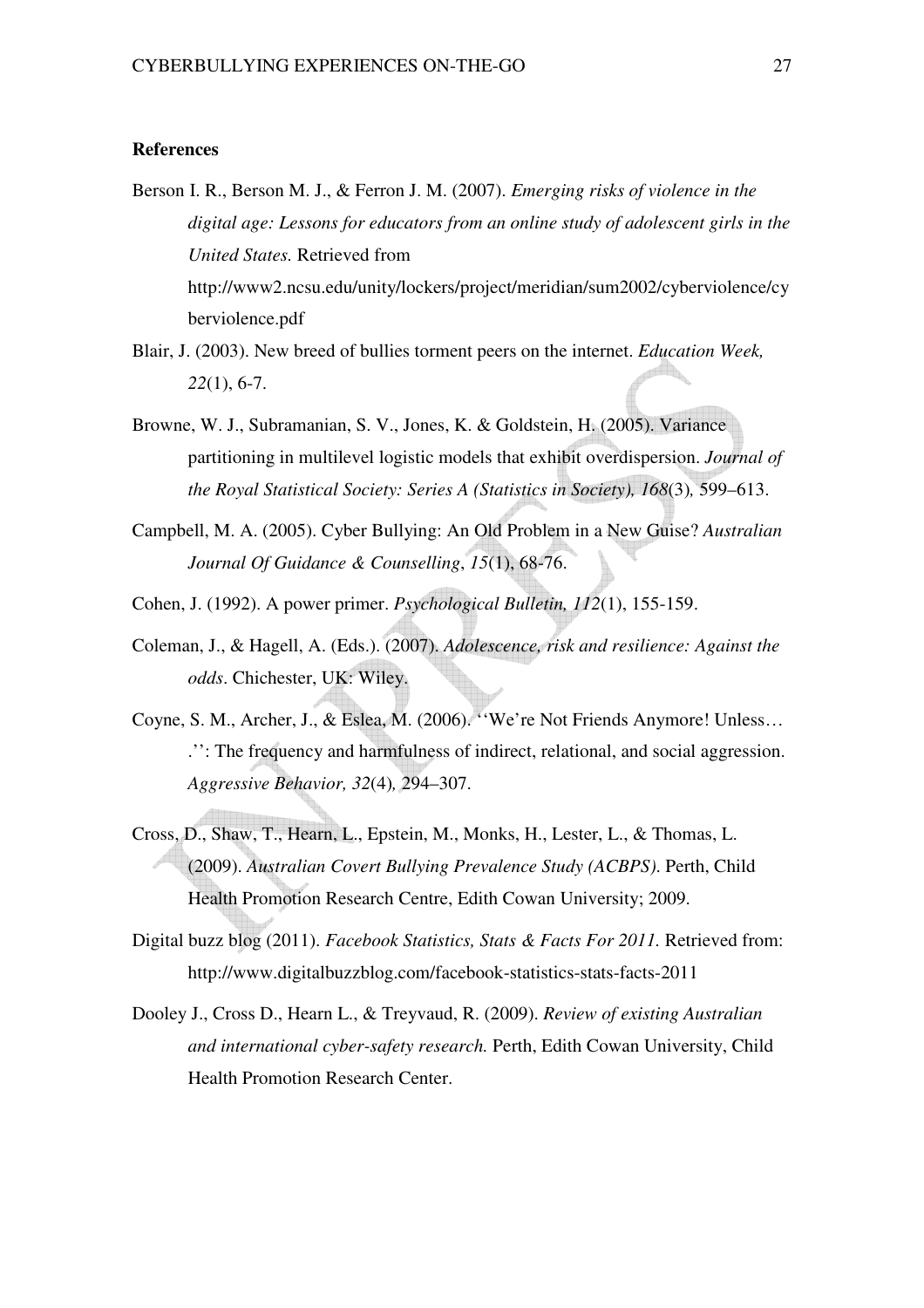- Dowell, E. B., Burgess, A. W., & Cavanaugh, D. J. (2009). Clustering of internet risk behaviors in a middle school student population. *Journal of School Health, 79*(11), 547 - 553.
- Due, P., Holstein, B. E., Lynch, J., Diderichsen, F., Gabhain, S. N., Scheidt, P., & Currie, C. (2005). Bullying and symptoms among school-aged children: international comparative cross sectional study in 28 countries. *European Journal of Public Health, 15*(2), 128-132.
- Erdur-Baker, Ö. (2010). Cyberbullying and its correlation to traditional bullying, gender and frequent and risky usage of internet-mediated communication tools. *New Media & Society*, *12*(1), 109-125.
- Farmer, A., Redman, K., Harris, T., Mahmood, A., Sadler, S., & McGuffin, P. (2001). Sensation-seeking, life events and depression: The Cardiff Depression Study. *The British Journal of Psychiatry*, *178*549-552. doi:10.1192/bjp.178.6.549
- Forero, R., McLellan, L., Rissel, C., & Baumann, A. (1999). Bullying behaviour and psychosocial health among school students in New South Wales, Australia: Cross sectional survey. *British Medical Journal, 319*(7206), 344–351.
- Gentile, B., Twenge, J. M., Freeman, E. C., & Campbell, W. (2012). The effect of social networking websites on positive self-views: An experimental investigation. *Computers in Human Behavior*, doi:10.1016/j.chb.2012.05.012
- GfK (2012). *Smartphone Instant Messaging: The dawn of a new era in communication.* Retrieved from http://www.gfktechtalk.com/2012/01/30/smartphone-instantmessaging-the-dawn-of-a-new-era-in-communication/
- Goodman, R. (1997). The Strengths and Difficulties Questionnaire: A research note. *Journal of Child Psychology And Psychiatry*, *38*(5), 581-586.
- Görzig, A. (2011). *Who bullies and who is bullied online? EU Kids Online Short Report.* London, UK: London School of Economics and Political Science.
- Görzig, A. (2012). Methodological framework: the EU Kids Online project. In S. Livingstone, L. Haddon, and A. Görzig (Eds.), *Children, risk and safety online: Research and policy challenges in comparative perspective (pp. 15-32). Bristol:* The Policy Press.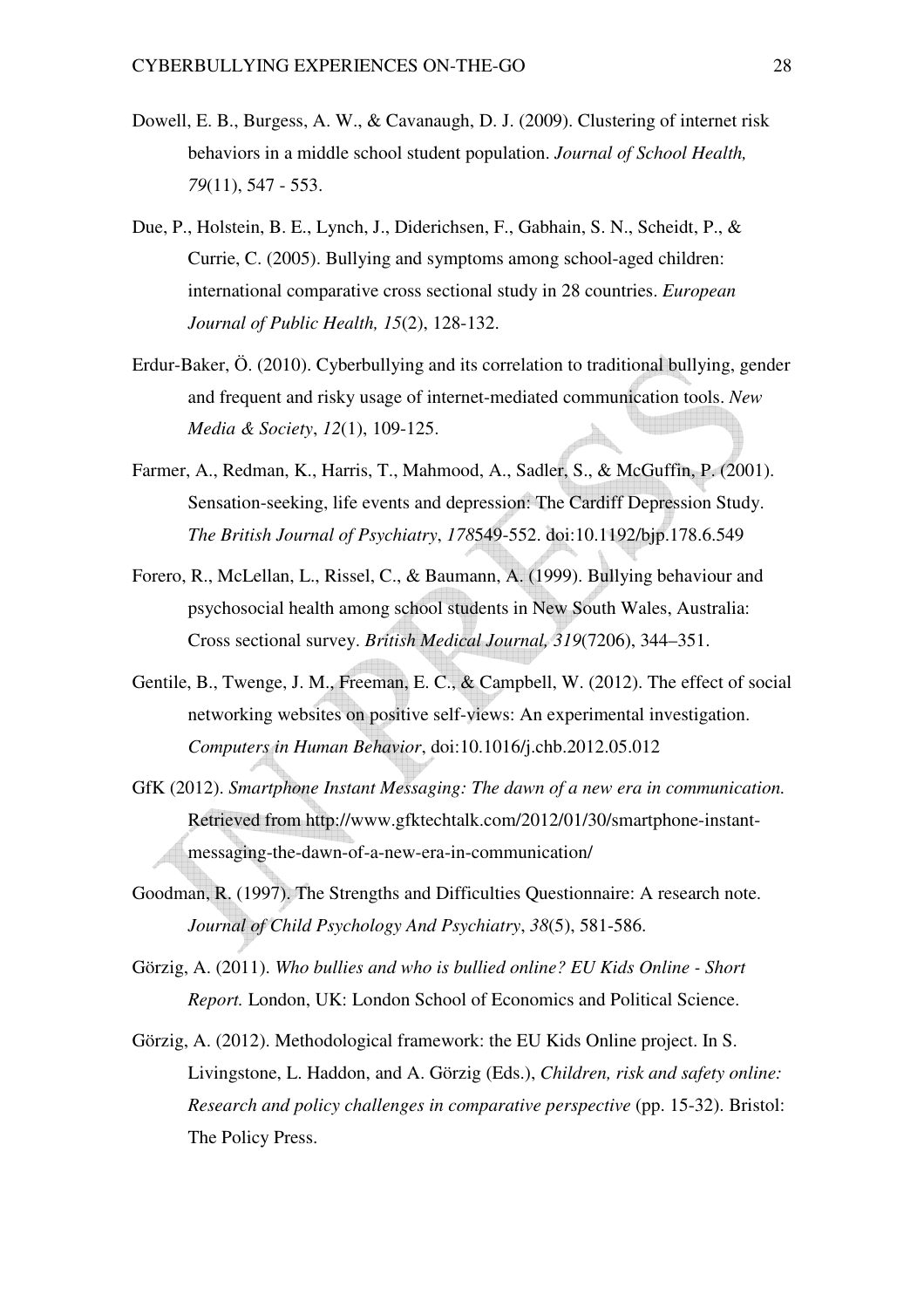- Görzig, A., & Ólafsson, K. (2012). What Makes a Bully a Cyberbully? Unravelling the Characteristics of Cyberbullies across Twenty-Five European Countries. *Journal of Children and Media*, 1-19. doi: 10.1080/17482798.2012.739756
- Gradinger, P., Strohmeier, D., & Spiel, C. (2009). Traditional bullying and cyberbullying: Identification of risk groups for adjustment problems. *Zeitschrift Für Psychologie/Journal of Psychology*, *217*(4), 205-213.
- GSMA Mobile Media Metrics (2010). *Mobile social networking the statistics are compelling*. Retrieved from http://mobithinking.com/blog/mobile-net-stats.
- Hasebrink, S., Görzig, A. S., Haddon, L. G., Kalmus, V., & Livingstone, S. (2011). *Patterns of risk and safety online: In-depth analyses from the EU Kids Online survey of 9- to 16-year-olds and their parents in 25 European countries.*  London, UK: London School of Economics and Political Science.
- Hasebrink, U., Livingstone, S., Haddon, L. & Ólafsson, K. (2009). *Comparing Children's Online Opportunities and Risks across Europe: Cross-national Comparisons for EU Kids Online.* London, EU Kids Online.
- Hawker, D. J., & Boulton, M. J. (2000). Twenty years' research on peer victimization and psychosocial maladjustment: A meta-analytic review of cross-sectional studies. *Journal of Child Psychology And Psychiatry*, *41*(4), 441-455.
- Juvonen, J. & Gross, E. F. (2008). Extending the school grounds? Bullying experiences in cyberspace. *The Journal of School Health, 78*(9), 496-505.
- Kim, Y. S., Koh, Y. J. & Leventhal, B. (2005). School bullying and suicidal risk in Korean middle school students. *Pediatrics, 115*(2), 357–363.
- Kowalski, R. M., & Limber, S. P. (2007). Electronic bullying among middle school students. *Journal of Adolescent Health*, *41*(6,Suppl), S22-S30.
- Kowalski, R. M., Limber, S. P., & Agatston, P. W. (2008). *Cyber bullying: Bullying in the digital age.* Malden, MA: Blackwell.
- Kreft, I., & De Leeuw, J. (1998). *Introducing multilevel modeling*. London: Sage Publications.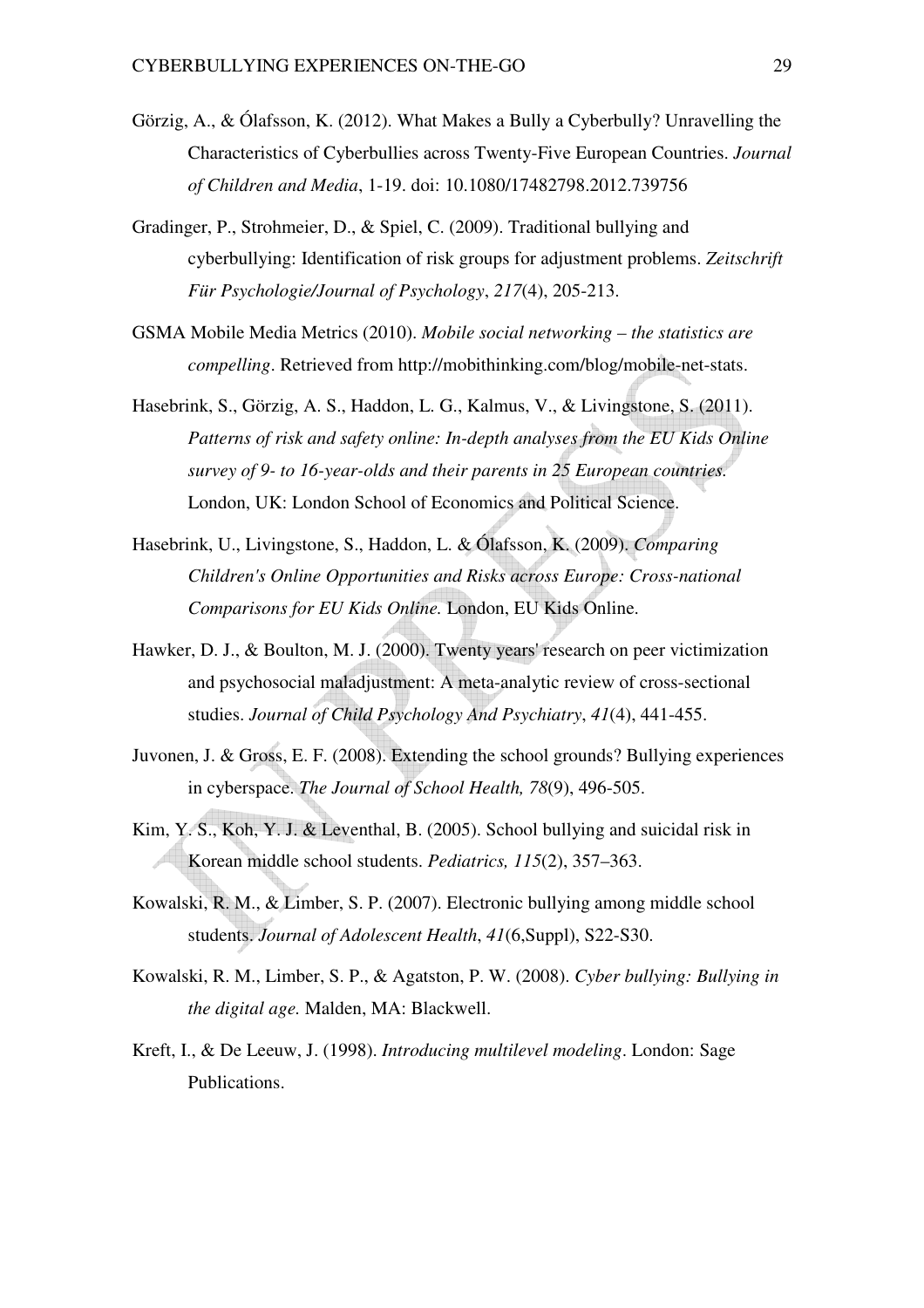- Kumpulainen K., Räsänen E., & Henttonen I. (1998). Bullying and psychiatric symptoms among elementary school-age children. *Child Abuse & Neglect, 22*(7), 705-717.
- Lee, J. (2005). *Teens with mobiles to steal thunder from 3G revolution*. Retrieved from http://smh.com.au/articles/2005/02/16/1108500153501.html
- Li, Q. (2007). New bottle but old wine: A research of cyberbullying in schools. *Computers in Human Behavior*, *23*(4), 1777-1791.
- Livingstone, S., Haddon, L., & Görzig, A. (2012) *Children, Risk and Safety on the Internet: Kids online in comparative perspective*. Bristol: The Policy Press.
- Livingstone, S., Haddon, L. G., Görzig, A., & Ólafsson, K. (2011a). *Risks and Safety on the Internet: The perspective of European Children - Full findings and policy implications from the EU Kids Online survey of 9-16 year olds and their parents in 25 countries.* London, UK: London School of Economics and Political Science.
- Livingstone, S., Haddon, L. G., Görzig, A., & Ólafsson, K. (2011b). *The 2010 EU Kids Online Survey: A technical report and a user guide.* London, UK: London School of Economics and Political Science.
- Manago, A. M., Taylor, T., & Greenfield, P. M. (2012). Me and my 400 friends: The anatomy of college students' Facebook networks, their communication patterns, and well-being. *Developmental Psychology*, *48*(2), 369-380.
- Mann, B. L. (2009). Social networking websites a concatenation of impersonation, denigration, sexual aggressive solicitation, cyber-bullying or happy slapping videos. *International Journal of Law and Information Technology, 17*(3)*,* 252– 267.
- Mesch, G. S. (2009). Parental mediation, online activities, and cyberbullying. *Cyberpsychology & Behavior, 12*(4), 387-393.
- Nansel, T. R., Overpeck, M. D., Haynie, D. L., Ruan, W. J. & Scheidt, P. C. (2003) Relationships between bullying and violence among US youth. *Archives of paediatrics and adolescent medicine, 157*(4), 348-353.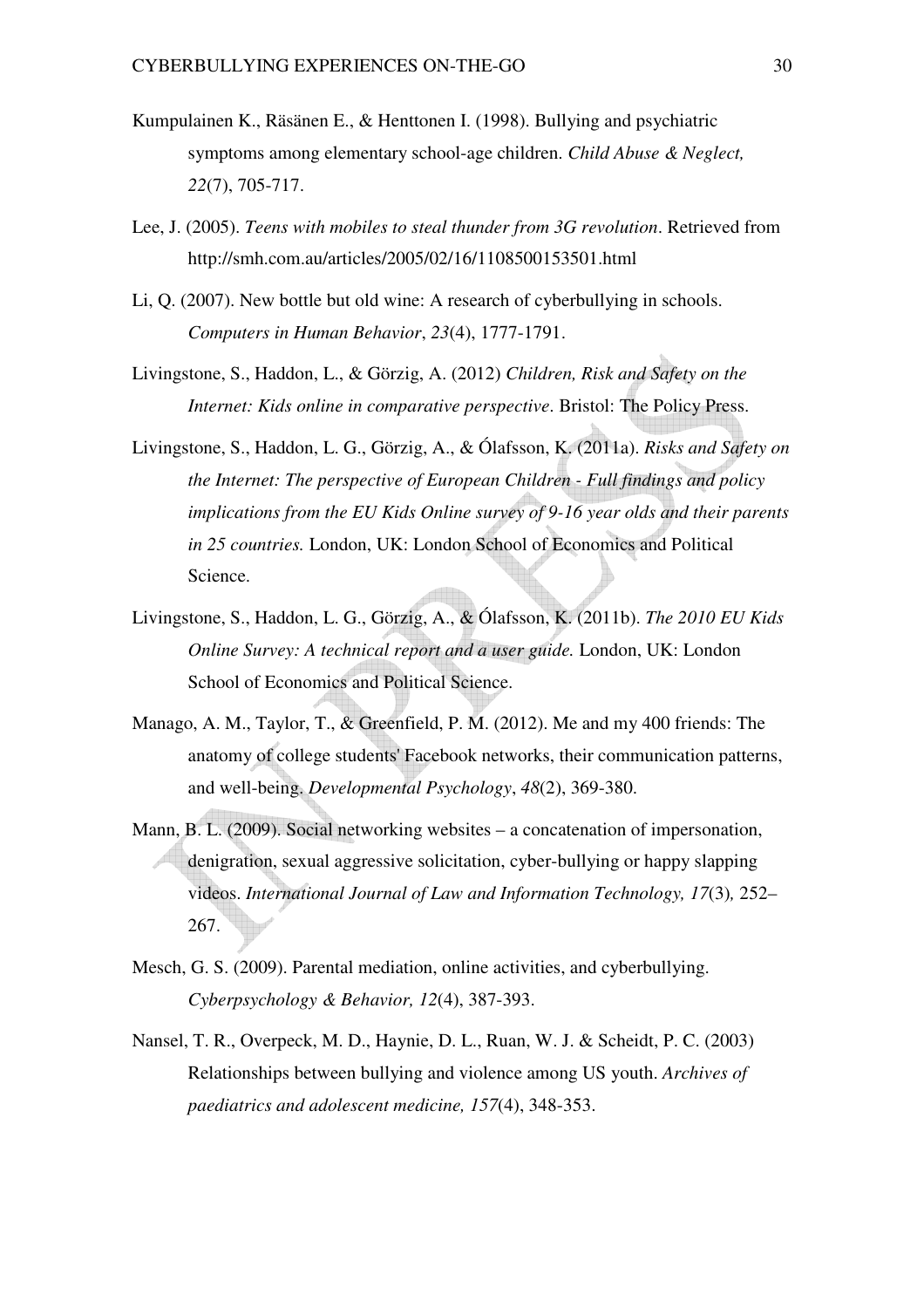- National Children's Home (2002). *The end of my tether?: how to cope when you and your teenager are having problems*. Retrieved from www.sciesocialcareonline.org.uk/profile.asp?guid=3ab19ef0-708e-4184-8c32- 778a1aeebf65.
- Ofcom (2011). *Children and parents: media use and attitudes report.* Retrieved from http://stakeholders.ofcom.org.uk/binaries/research/medialiteracy/oct2011/Children\_and\_parents.pdf
- Office of National Statistics (2011). *Internet Access Households and Individuals, 2011. Statistical Bulletin.* Retrieved from http://www.ons.gov.uk/ons/dcp171778\_227158.pdf
- Olweus, D. (1993). *Bullying at School: What We Know and What We Can Do.* Cambridge, MA: Blackwell.
- Ortega, R., Elipe, P., Mora-Merchán, J. A., Calmaestra, J., & Vega, E. (2009). The emotional impact on victims of traditional bullying and cyberbullying: A study of Spanish adolescents. *Zeitschrift Für Psychologie/Journal of Psychology*, *217*(4), 197-204.
- Patchin, J. W., & Hinduja, S. (2010). Trends in online social networking: Adolescent use of MySpace over time. *New Media & Society*, *12*(2), 197-216.
- Perren, S., Dooley, J., Shaw, T., & Cross, D. (2010). Bullying in school and cyberspace: Associations with depressive symptoms in Swiss and Australian adolescents. *Child and Adolescent Psychiatry and Mental Health*, *4.* doi:10.1186/1753-2000- 4-28
- Pruulmann-Vengerfeldt, P. & Runnel, P. (2012). Online opportunities. In Livingstone, S., Haddon, L., and Görzig, A. (Eds.).*Children, risk and safety online: Research and policy challenges in comparative perspective*. Bristol: The Policy Press.
- Raskauskas, J., & Stoltz, A. D. (2007). Involvement in traditional and electronic bullying among adolescents. *Developmental Psychology, 43*(3), 564-575.
- Raudenbush, S. W., & Bryk, A. S. (2002). *Hierarchical linear models. Applications and data analysis methods* (second edition). Thousand Oaks, CA: Sage Publications.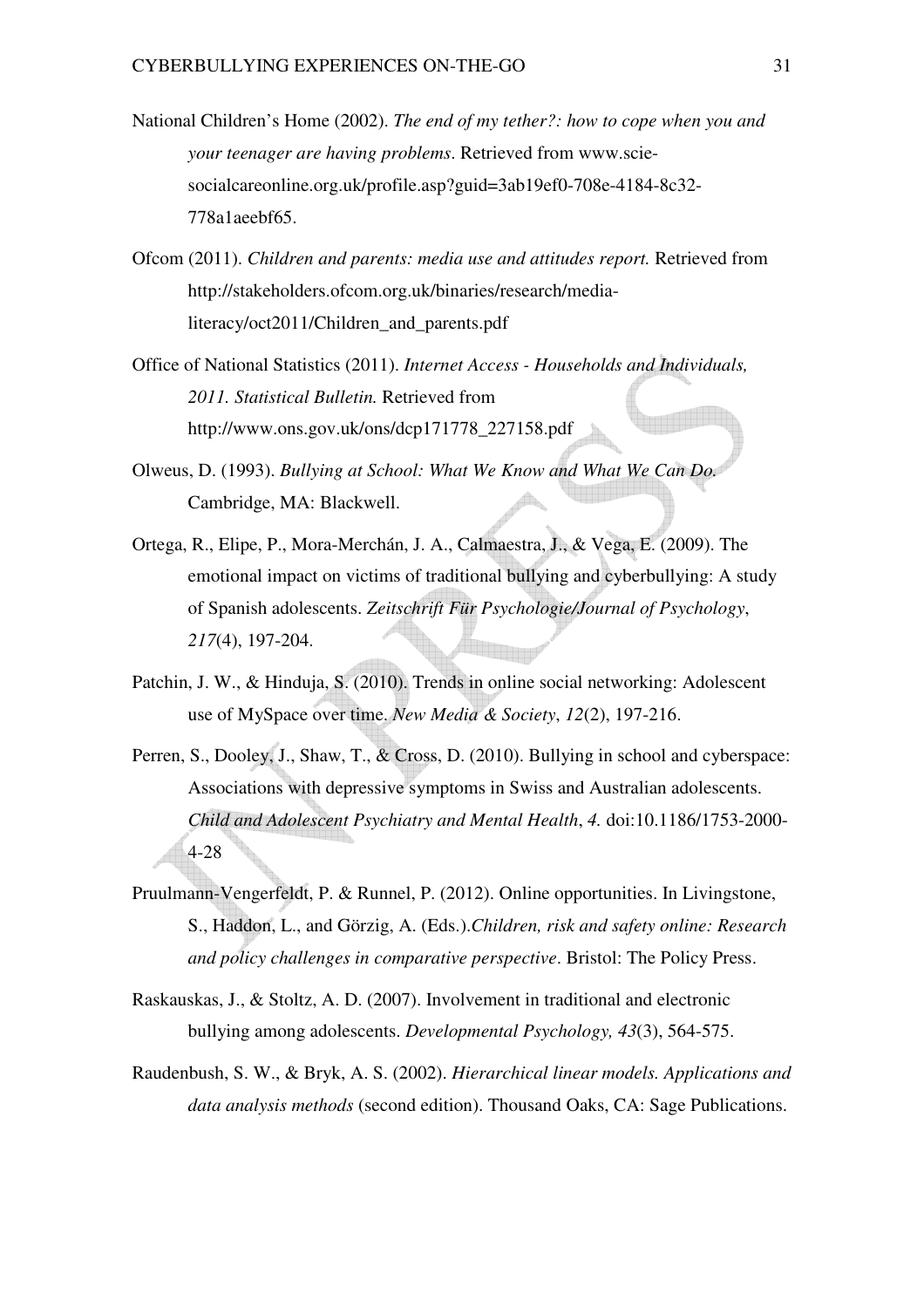- Reid, P., Monsen, J., & Rivers, I. (2004). Psychology's Contribution to Understanding and Managing Bullying within Schools. *Educational Psychology in Practice*, *20*(3), 241-258.
- Rideout, V. J., Foehr, U. G., & Roberts, D. F. (2010). *Generation M2. Media in the lives of 8–18-year-olds.* Washington, DC: Henry J. Kaiser Foundation. Available online from www.kff.org
- Schoon, I. (2006). *Risk and resilience: Adaptations in changing times*. New York: Cambridge University Press.
- Slater, M. D., Henry, K. L., Swaim, R., & Cardador, J. M. (2004). Vulnerable teens, vulnerable times: How sensation seeking, alienation, and victimization moderate the violent media content-aggressiveness relation. *Communication Research, 31*(6), 642-668.
- Slonje, R., Smith, P. K. & Frisen, A. (in press). The nature of cyberbullying, and strategies for prevention. *Computers in Human Behavior* (2012), http://dx.doi.org/10.1016/j.chb.2012.05.024
- Slonje, R., & Smith, P. K. (2008). Cyberbullying: Another main type of bullying?. *Scandinavian Journal of Psychology, 49*(2), 147-154.
- Smith, P. (2011). *Progress in cyberbullying research*. Paper presented at the conference *Children, risk and safety online*: Research and policy challenges in comparative perspective, 22-23 September, London, UK.
- Smith, P. K., Mahdavi, J., Carvalho, M., Fisher, S., Russell, S., & Tippett, N. (2008). Cyberbullying: Its nature and impact in secondary school pupils. *Journal of Child Psychology and Psychiatry, 49*(4), 376-385.
- Smith, R. E., Ptacek, J. T., & Smoll, F. L. (1992). Sensation seeking, stress, and adolescent injuries: A test of stress-buffering, risk-taking, and coping skills hypotheses. *Journal of Personality and Social Psychology*, *62*(6), 1016-1024.
- Spears, B., Slee, P., Owens, L., & Johnson, B. (2009). Behind the scenes and screens: Insights into the human dimension of covert and cyberbullying. *Zeitschrift Für Psychologie/Journal of Psychology*, *217*(4), 189-196.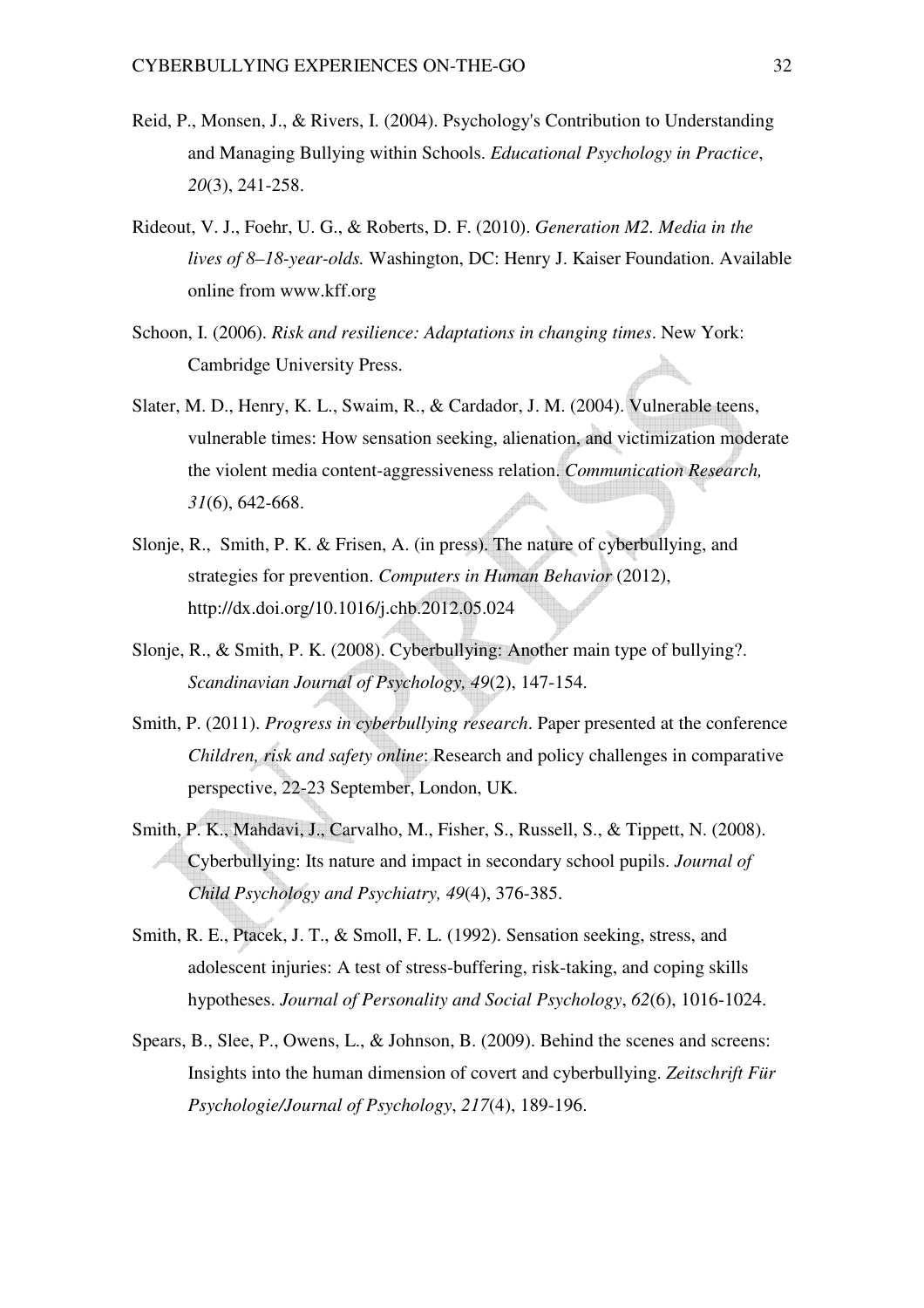- Steinberg, L., Albert, D., Cauffman, E., Banich, M., Graham, S., & Woolard, J. (2008). Age differences in sensation seeking and impulsivity as indexed by behavior and self-report: Evidence for a dual systems model. *Developmental Psychology*, *44*(6), 1764-1778.
- Stephenson, M. T., Hoyle, R. H., Palmgreen, P., & Slater, M. D. (2003). Brief measures of sensation seeking for screening and large-scale surveys. *Drug and Alcohol Dependence, 72*(3), 279-286.
- Tabachnick, B. G., & Fidell, L. S. (2007). *Using multivariate statistics. (fifth edition)* Boston: Allyn and Bacon.
- Thelwall, M. (2008). Social networks, gender and friending: An analysis of MySpace member profiles. *Journal of the American Society for Information Science and Technology, 59*(8), 1321–1330.
- Tokunaga, R. S. (2010). Following you home from school: A critical review and synthesis of research on cyberbullying victimization. *Computers in Human Behavior*, 26(3), 277-287.
- Willard, N. E. (2007). *Cyber-bullying and cyber-threats: Responding to the challenge of online social aggression, threats, and distress*. Illinois: Research Press.
- Williams, K. R., & Guerra, N. G. (2007). Prevalence and predictors of internet bullying. *Journal of Adolescent Health*, 41, 14–21.
- Wolak, J., Finkelhor, D., & Mitchell, K. (2008). Is talking online to unknown people always risky? Distinguishing online interaction styles in a national sample of youth internet users. *Cyberpsychology & Behavior, 11*(3), 340-343.
- Ybarra, M. L., & Mitchell, K. J. (2004a). Online aggressor/targets, aggressors, and targets: A comparison of associated youth characteristics. *Journal of Child Psychology and Psychiatry*, 45(7), 1308-1316.
- Ybarra, M. L., & Mitchell, K. J. (2004b). Youth engaging in online harassment: Associations with caregiver-child relationships, Internet use, and personal characteristics. *Journal of Adolescence, 27*, 319–336.